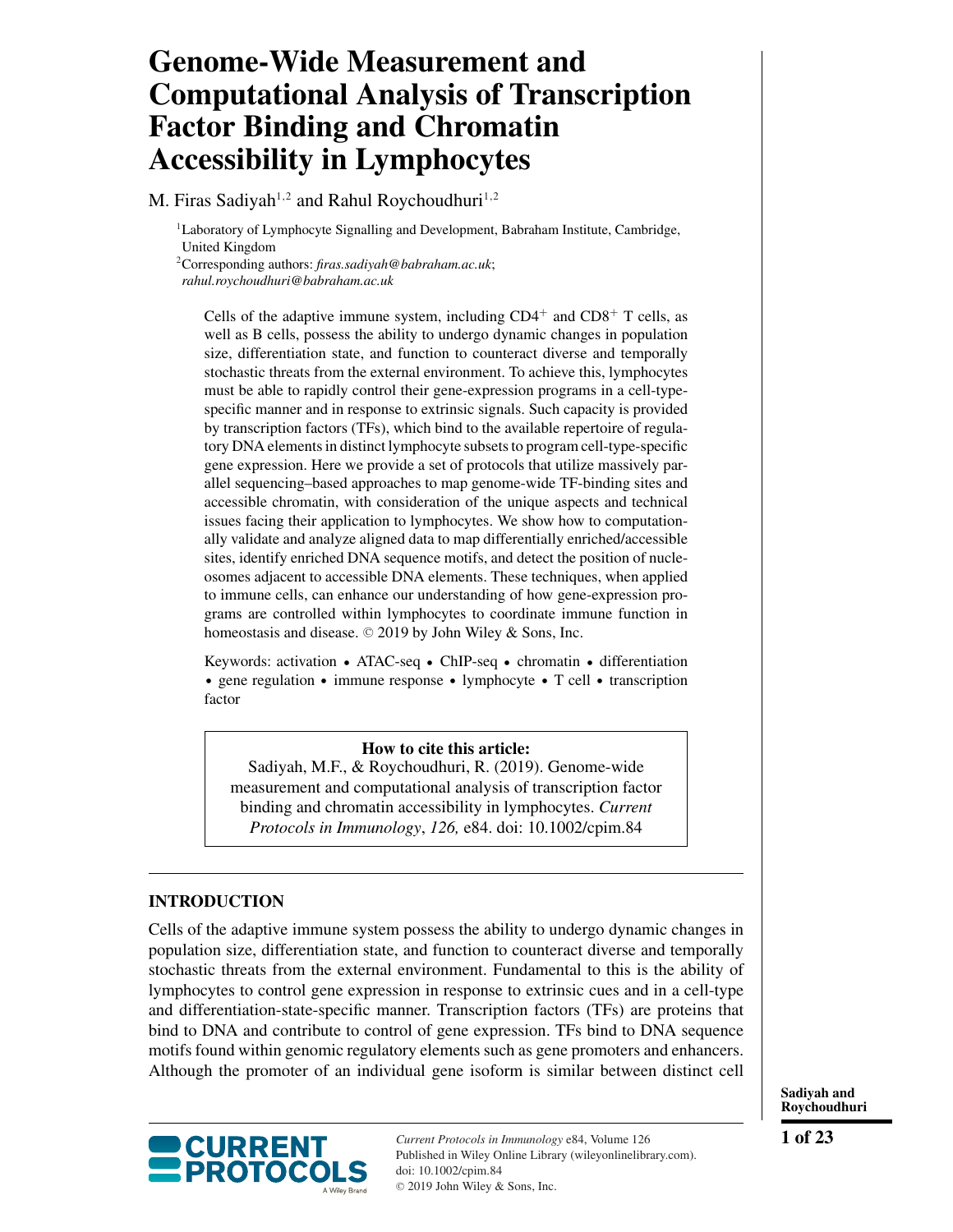types, the repertoire of accessible enhancers controlling a given gene can be markedly different in distinct cell types, enabling distinct regulatory elements to control gene expression in various cell types. Thus, it is valuable to consider the spectrum of binding sites of a TF in the context of the available repertoire of accessible DNA elements within a given cell type.

Measurement of the distribution of proteins within the genome has been substantially aided by the development of ChIP-seq (Barski et al., 2007; Johnson, Mortazavi, Myers, & Wold, 2007; Mikkelsen et al., 2007; Robertson et al., 2007), which enables genomewide TF binding sites to be determined. ChIP-seq allows measurement not only of TF binding but also of the distribution of histones bearing specific post-translational modifications. The presence of post-translational histone modifications affects chromatin accessibility and gene expression. Several methods have been developed to measure the distribution of accessible chromatin, including ATAC-seq (Buenrostro, Giresi, Zaba, Chang, & Greenleaf, 2013) and sequencing of DNase I hypersensitive sites (DNase-seq; Boyle et al., 2008, 2011; Hesselberth et al., 2009; Neph et al., 2012) or nucleosomeoccupied regions such as micrococcal nuclease sequencing (MNase-seq; Ponts et al., 2010; Schones et al., 2008). ATAC-seq, in particular, provides a fast and sensitive means to profile accessible DNA loci and has low cell-number requirements. Tn5 introduces single-strand breaks (SSBs) in the DNA and integrates a template sequence for polymerase chain reaction (PCR)–based amplification in a process called tagmentation. During PCR amplification, primers can be used that add Illumina sequencing adapters and barcodes for multiplexed sequencing. DNA regions occupied by nucleosomes, bound by a single protein or a complex of proteins, or otherwise sterically inaccessible to Tn5, are protected from tagmentation and subsequent sequencing-based detection.

In this article, we provide step-by-step protocols to measure the genome-wide binding sites of TFs within lymphocytes (Fig. 1). We provide protocols for using ChIP-seq to map genome-wide TF binding sites and histone modifications (Basic



**Figure 1** ChIP-seq and ATAC-seq analysis workflow.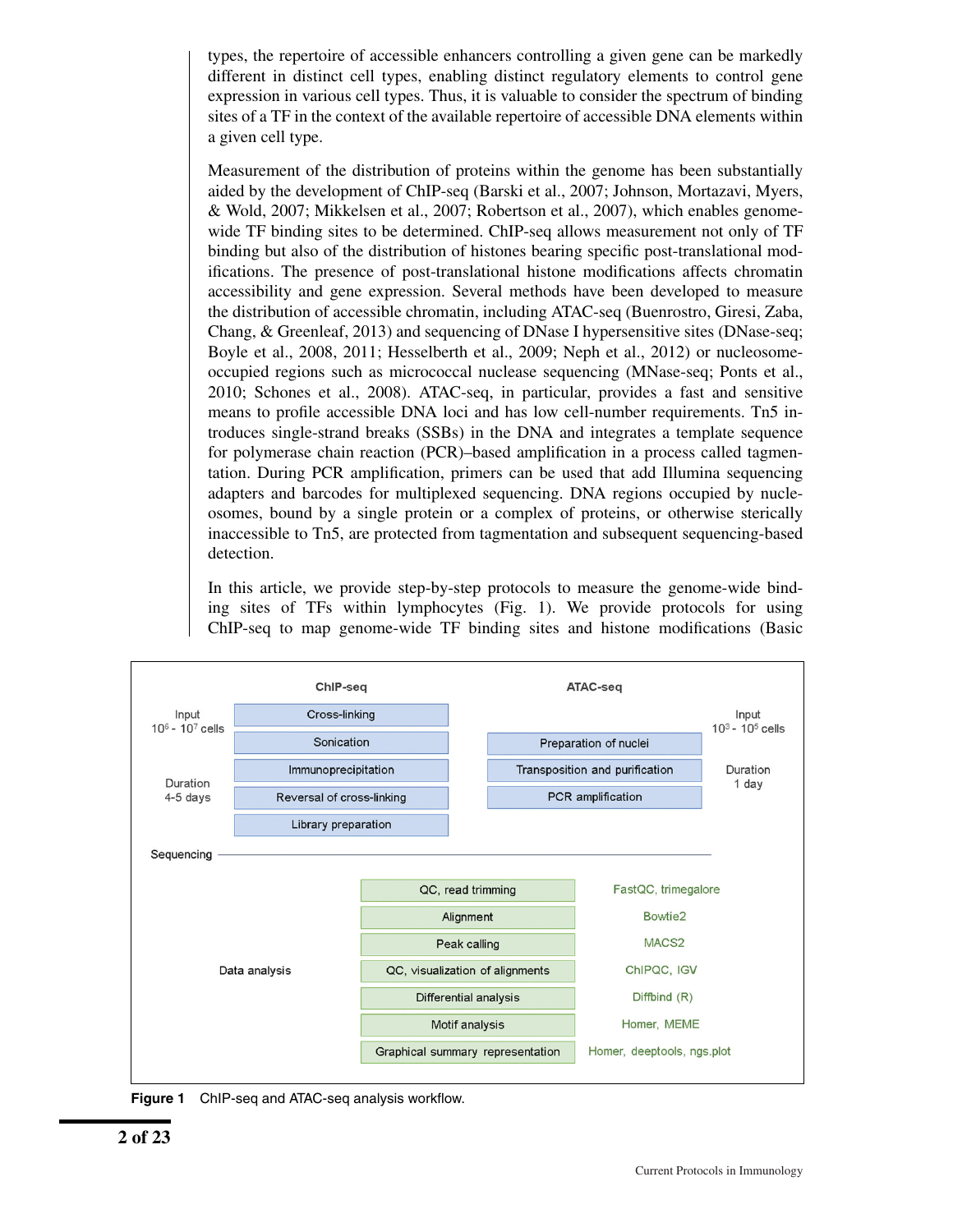Protocol 1) and to map the genome-wide repertoire of accessible DNA elements using ATAC-seq (Basic Protocol 2). We show how to perform quality control and align the sequencing data generated (Basic Protocol 3). Finally, we show how to analyze aligned data to map genome-wide TF binding sites and accessible DNA and determine differentially enriched/accessible sites (Basic Protocol 4). Critical to the success of these assays is the careful design of feasible strategies to obtain lymphocytes of sufficient purity and number to allow for an adequate number of experimental replicates, without substantial contamination from apoptotic or dead cells. We will consider the particular limitations and technical issues faced when studying lymphocytes and how to design experiments that are likely to produce informative and reproducible datasets.

#### **CHROMATIN IMMUNOPRECIPITATION COUPLED WITH SEQUENCING (ChIP-seq) TO DETECT GENOME-WIDE TF BINDING SITES AND HISTONE MODIFICATIONS IN LYMPHOCYTES**

This protocol describes a method to obtain DNA by immunoprecipitation using antibodies directed against TF proteins or histones. In ChIP, proteins are covalently cross-linked to DNA in order to maintain their location during processing. The cells are then lysed, and genomic DNA is sonicated to liberate shorter genomic fragments amenable to immunoprecipitation (IP) of protein−DNA complexes using antibodies. For the IP, a specific antibody conjugated to magnetic beads is then used to pull down protein−DNA complexes. The enrichment is followed by the reversal of the cross-linking to liberate DNA fragments, which are then purified for subsequent analysis. To measure binding of the immunoprecipitated protein to specific loci, and as an approach to validate the ChIP DNA prior to library preparation and sequencing, quantitative PCR–based measurement of ChIP enrichment at putative predicted or previously established binding sites is used, normalizing the enrichment signal to input signal and comparing enrichment with a negative control locus known not to bind the TF.

### *Choice of specificity controls in ChIP*

The quality of the antibodies used to immunoprecipitate proteins of interest is fundamentally important to the validity of ChIP. Emphasis should be placed on selecting ChIP antibodies that have previously been validated in ChIP or ChIP-seq assays, or for which the specificity toward the protein of interest, preferably in native form, has been confirmed. To control for nonspecific enrichment and to determine the level of background signal, two types of controls are commonly used: (a) a nonspecific isotype control antibody, and (b) a 10% input control, which represents the fragmented chromatin that was available during the IP step. Signals from these control ChIP reactions can be used both in ChIP-PCR and ChIP-seq, as discussed further below.

If the opportunity is available, an alternative control to the isotype antibody control when immunoprecipitating TF proteins is use of a TF-specific antibody in wild-type cells and cells where expression of the TF protein has been disrupted. Loss of signal in TF-deficient cells provides robust evidence of the specificity of the assay, and this control should be considered for use in place of an antibody isotype control where possible, and where an antibody is being used for ChIP for the first time. Antibodies directed against tags fused to TF proteins of interest (e.g., anti-Flag antibodies directed against Flag-tagged TFs–Sigma anti-Flag antibody clone M2) can be used, in which case anti-Flag ChIP performed on wild-type cells should be used as specificity controls.

### *Generation of cells for ChIP assays*

A high number of cells per replicate is required for ChIP assays (5 $-20 \times 10^6$  cells for TF ChIP and  $2-20 \times 10^6$  cells for detection of histone post-translational modifications). In general, we recommend using four biological ChIP replicates per experimental condition **Sadiyah and**<br> **Sadiyah and** 

*BASIC PROTOCOL 1*

**Roychoudhuri**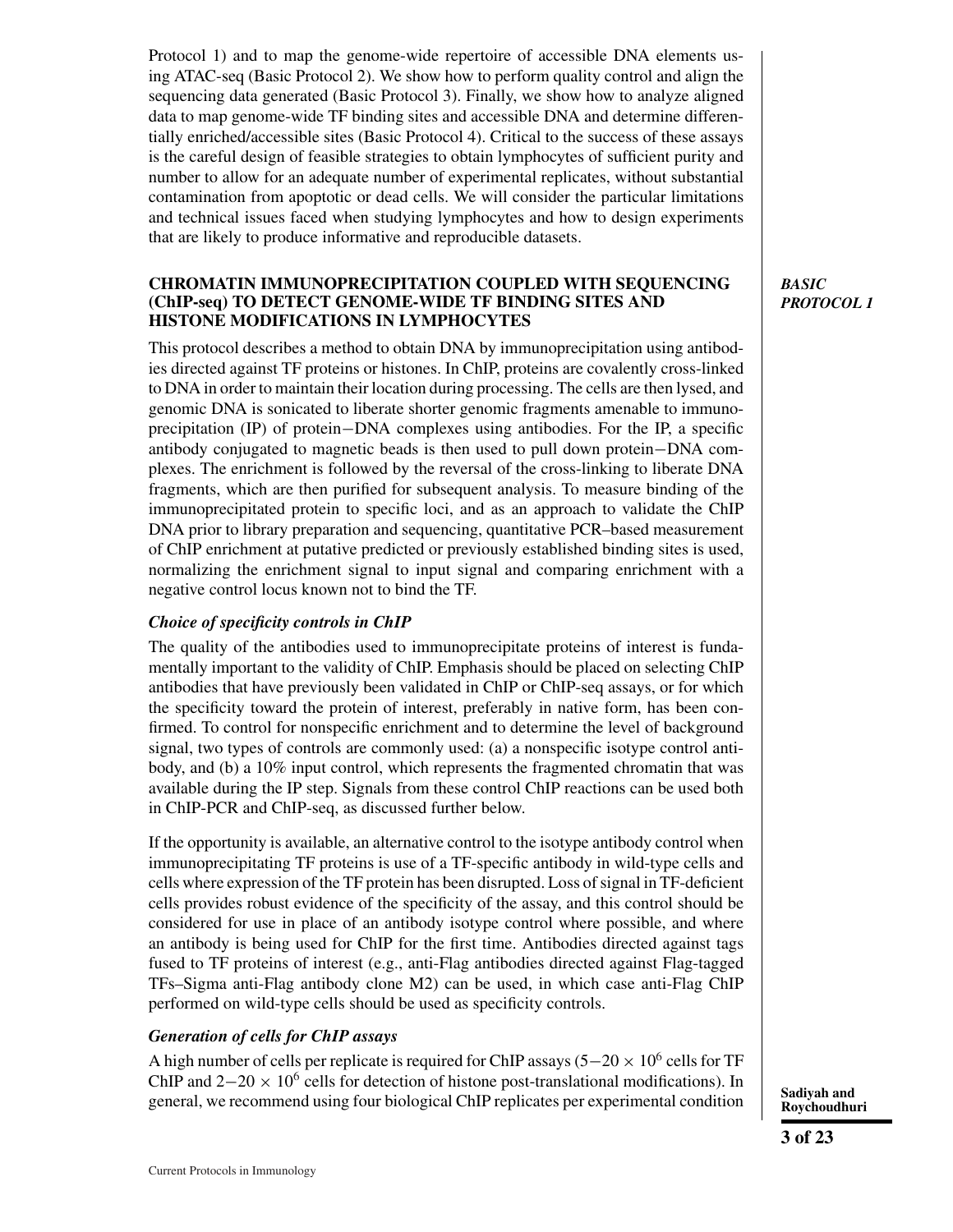if possible. It is a frequently encountered problem that the lymphocyte population of interest is rare, necessitating pooling of cells from multiple organisms for sufficient numbers of cells to be obtained. To ensure that cell populations of sufficient purity are obtained, we recommend using fluorescence-activated cell sorting (FACS)–based enrichment of lymphocyte populations, or magnetic selection, with post-sort confirmation of the purity  $(>95\%)$  of the sorted cell populations.

Depending upon the frequency of the cell population of interest, it may be impractical to obtain sufficient numbers of relevant cells directly ex vivo. To surmount this, in vitro approaches to expand enriched lymphocyte populations of interest prior to the assay may be considered. In vitro culture also allows acute signals to be delivered to cells at specific time points prior to fixation and ChIP for the analysis of signal-dependent TF binding. Care should be taken to ensure that a limited frequency of dead cells is present in the culture prior to fixation and ChIP, as discussed in greater detail in Basic Protocol 2.

### *Materials*

RPMI medium (Gibco, 11875093) supplemented with 10% heat-inactivated FBS, 1% Glutamax (Gibco, 35050061), and 1% penicillin-streptomycin (Gibco, 15140122) Phosphate-buffered saline (PBS; Gibco, 10010023) Cells of interest (B and T cell populations) 16% formaldehyde, methanol-free Pierce<sup>TM</sup> 16% Formaldehyde (w/v), Methanol-free; ThermoFisher, 28908 2.5 M glycine (Sigma, 50046) in PBS Liquid nitrogen Shearing buffer (see recipe)  $20 \times$  EDTA/SDS (see recipe) Dynabeads protein A (ThermoFisher, 10002D) *or* Dynabeads protein G (ThermoFisher, 10004D) Antibodies: e.g.: anti-H3K4me1 (Abcam, ab8895) or anti-CTCF (Millipore, 07-729) RIPA buffer (see recipe) RIPA buffer plus 0.3 M NaCl (see recipe) LiCl buffer (see recipe) TE buffer, pH 8.0 (see recipe) Triton X-100 10% (w/v) sodium dodecyl sulfate (SDS; Sigma, 71736) 20 mg/ml proteinase K (RNA grade; Qiagen, 19131) Sodium chloride (NaCl) DNA Clean & Concentrator-5 (Zymo, D4013) NEBNext Ultra II DNA Library Prep Kit for Illumina (NEB, E7645S) SPRIselect reagent (Beckman, B23317) QIAquick PCR Purification Kit (Qiagen, 28104) 80% ethanol NEBNext<sup>®</sup> Multiplex Oligos for Illumina® (Index Primers Set 1; NEB E7335S) DNA LoBind Tubes (Eppendorf, 022431021) 50-ml conical centrifuge tubes

Refrigerated centrifuge and microcentrifuge 1.5-ml microcentrifuge tubes, Branson 450-D sonicator DynaMag-2 magnet (ThermoFisher, 12321D) Tube rotator 65°C water bath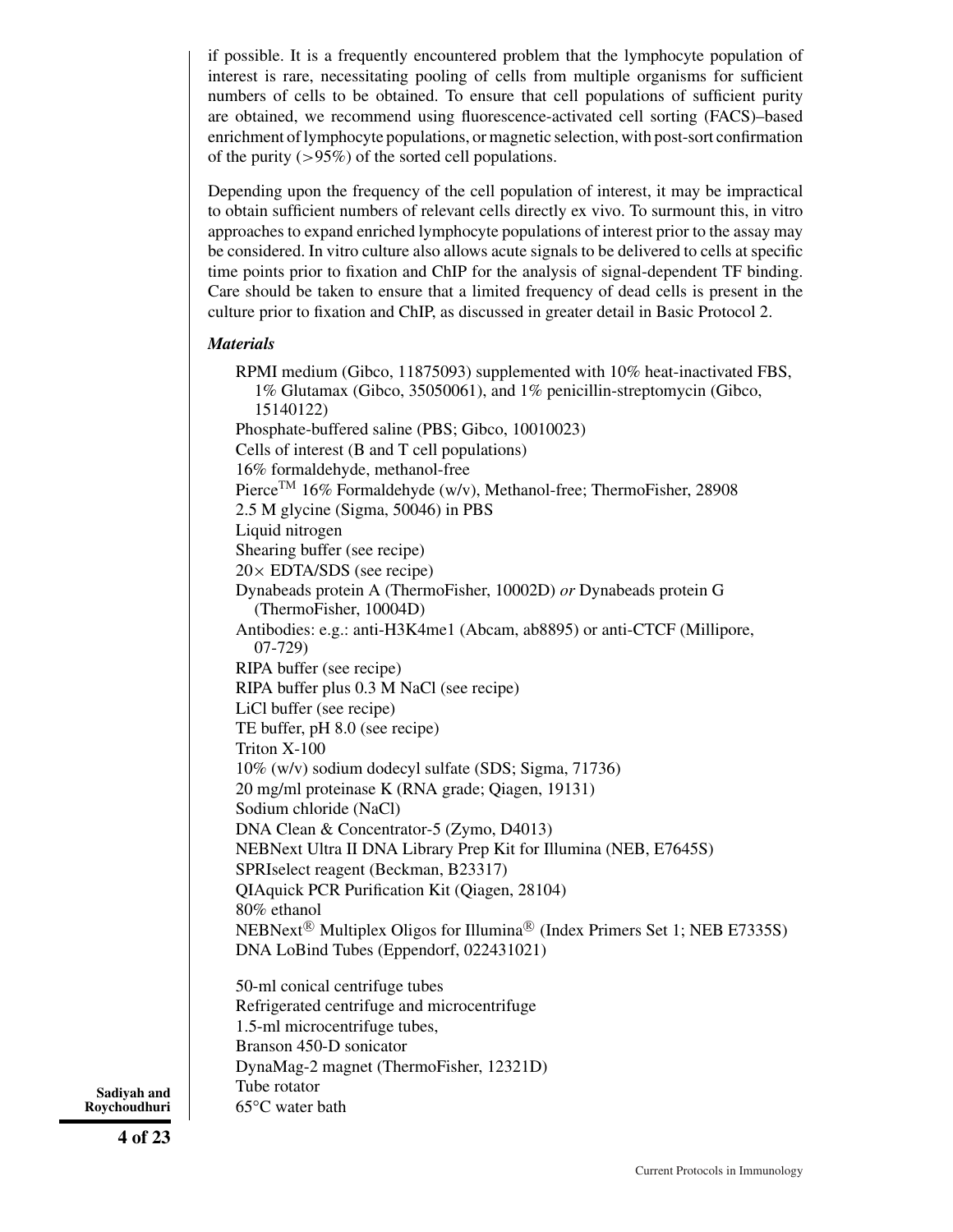*NOTE:* Care should be taken not to introduce potential DNA contamination. Use deionized nuclease-free water where water is specified in all recipes and protocol steps.

#### *ChIP and purification of ChIP-DNA*

*Prepare cross-linked cells*

- 1. Warm RPMI medium to 37°C and cool PBS at 4°C.
- 2. Suspend  $2 \times 10^6$  to  $2 \times 10^7$  cells per ChIP replicate as appropriate for the target protein (e.g., use  $2 \times 10^6$  for H3K4me1 ChIP and  $2 \times 10^7$  for CTCF chip) in 10 ml pre-warmed RPMI medium in a 50-ml conical centrifuge tube.

*Care must be taken to use a consistent number of cells per replicate.*

3. Add 665 μl of  $16\%$  formaldehyde to each sample for  $1\%$  final concentration. Use freshly opened methanol-free formaldehyde. Incubate at 37°C for exactly 10 min.

*Care should be taken not to extend the incubation time beyond 10 min, and that the incubation time is consistent across replicates.*

- 4. Quench fixation reaction by adding  $561 \mu l$  of 2.5 M glycine to a final concentration of 125 mM and incubate at room temperature for 5 min.
- 5. Add ice-cold PBS up to 50 ml, centrifuge 5 min at  $1,105 \times g$ , 4<sup>o</sup>C. Decant and vortex gently to loosen pellet.
- 6. Repeat the previous step.
- 7. Add 1 ml ice-cold PBS to the cell pellet. Transfer into a fresh 1.5-ml microcentrifuge tube.
- 8. Centrifuge 5 min at  $1,105 \times g$ , 4°C. Remove supernatant completely.
- 9. Snap-freeze cells in liquid nitrogen and store at –80°C.
- 10. This is a potential stopping point in the protocol.

#### *Sonication to shear genomic DNA*

- 11. Resuspend frozen pellet in 900 μl of shearing buffer.
- 12. Sonicate each sample using a Branson 450-D sonicator set at 36% amplitude with 15 cycles of sonication with each cycle lasting 20 s. Immerse tubes in ice during sonication—we have modified the lid of a 50-ml conical tube with a circular hole to accommodate the diameter of a 1.5-ml microcentrifuge tube such that the tube is held in place and immersed in ice that fills the 50-ml tube. Rest samples on ice for 30 s between sonication cycles. The sonication tip should be immersed two-thirds of the depth into the sample.

*Omission of SDS at this stage prevents excess formation of bubbles.*

*We have optimized these conditions for T lymphocytes. If distinct cell types are to be used, we recommend performing a titration of sonication conditions on fixed samples and running clarified lysate on an agarose gel to assess size distribution.*

- 13. Following sonication, add 47.4  $\mu$ l of 20 $\times$  EDTA/SDS to bring the concentrations of EDTA and SDS to match their final concentrations in RIPA buffer (see Reagents and Solutions) used for immunoprecipitation.
- 14. Vortex and incubate for 10 min on ice.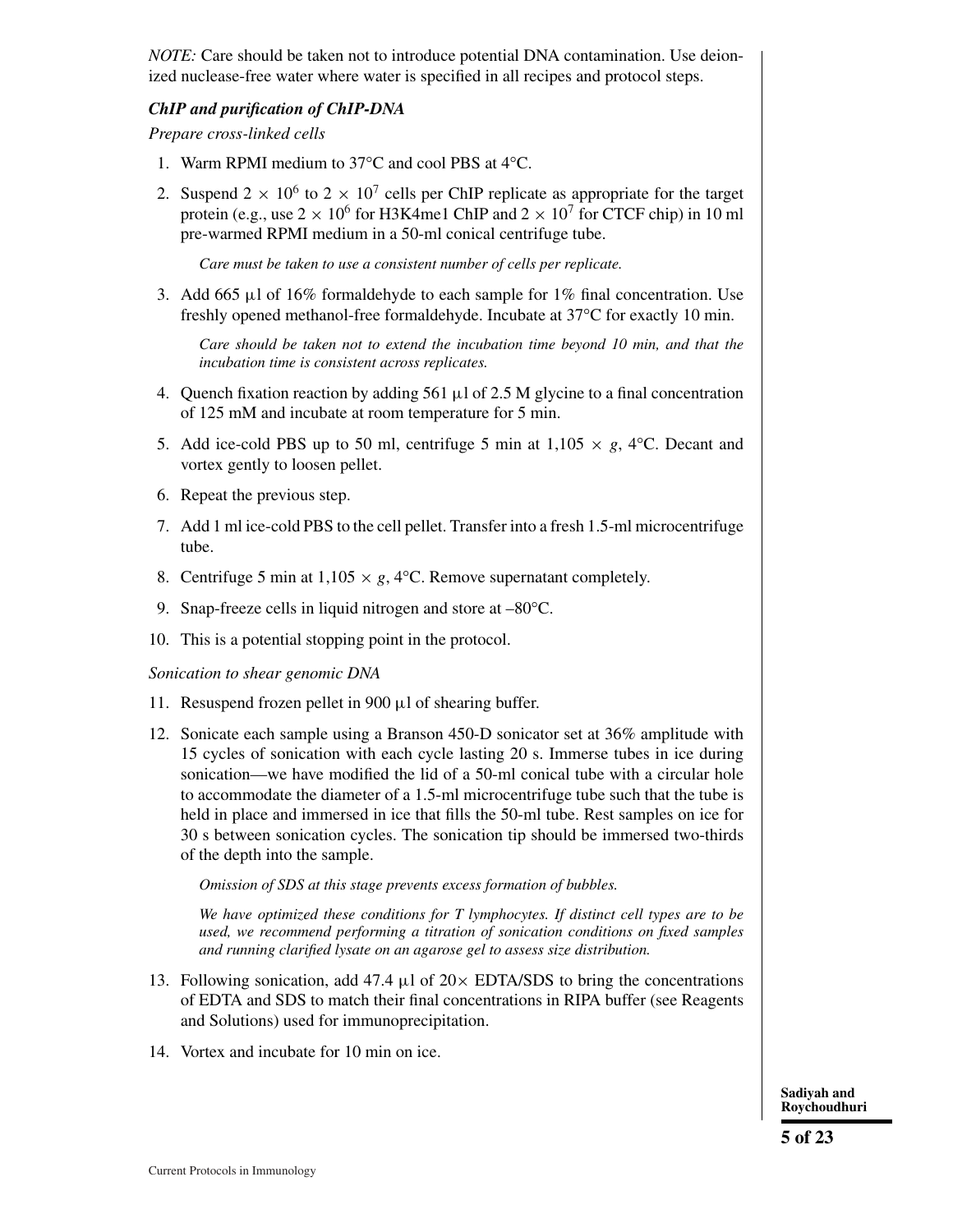*Perform immunoprecipitation*

- 15. Microcentrifuge cell lysate 10 min at 13,000 rpm, 4°C. Carefully pipette 950 μl supernatant into a new tube, being careful not to disturb the pellet.
- 16. For each ChIP sample, separate  $95 \mu l$  of the lysate into a new tube as ChIP input and store at 4°C.
- 17. Vortex Dynabeads before drawing up into a pipette using a precut pipette tip.
- 18. Add 40 μl of either Protein A or Protein G Dynabeads reactive against the ChIP antibody to a 1.5-ml tube.
- 19. Wash the beads twice, each time with 1 ml of PBS using a magnet stand to collect the beads during aspiration of wash supernatant.

*Avoid letting the beads dry at this stage*

- 20. Remove supernatant using a magnetic stand. Add 100 µl of PBS with antibody, for example, use 6 µg of anti-H3K4me1 or anti-CTCF). Incubate tubes for 1 hr at room temperature with intermittent agitation.
- 21. Wash the antibody-bead conjugates by removing supernatant using a magnet stand. Wash twice, each time with 1 ml of PBS, while rotating for 5 min. Remove supernatant using a magnet stand.
- 22. Transfer cell lysates to the beads. Incubate at 4°C overnight on a rotator.

*Washing of bead-bound protein*−*DNA complexes*

23. Wash beads for 10 min while rotating at 4°C through the following wash cycles, removing supernatant after each wash using a magnetic stand to collect beads:

Wash twice with 1 ml of RIPA buffer Wash twice with 1 ml of RIPA buffer  $+ 0.3$  M NaCl Wash twice with 1 ml of LiCl buffer Wash twice with 1 ml of  $TE + 0.2\%$  Triton X-100 Wash once with 1 ml of TE pH 8.0.

*Care must be taken not to allow beads to dry during removal of supernatant. To this end, we remove the supernatant and add the next wash buffer immediately to each tube individually. Solutions of wash media should be used at 4°C.*

24. Resuspend beads in 100  $\mu$ l of TE buffer, pH 8.0.

*Suspended beads can be stored indefinitely at* −*20°C, as well as the input samples from step 16; otherwise, continue to step 25.*

#### *Protein digestion of DNA-chromatin complexes*

Please note that input samples need to be included in the following steps.

- 25. To each thawed sample from step 24, add 3  $\mu$ l of 10% SDS. Add 5  $\mu$ l of 20 mg/ml proteinase K, RNA grade. Incubate at 65°C for 4 hr with agitation.
- 26. Vortex briefly and spin down. Using a magnetic stand, transfer supernatant to a fresh tube.
- 27. Wash beads with 100  $\mu$ l of TE buffer containing 0.5 M NaCl. Incubate at 65 $\degree$ C for 10 min with agitation.
- 28. Using a magnet stand, recover the supernatant with a pipette. Combine the super-**Sadiyah and** natant from this step with that from step 26.

**Roychoudhuri**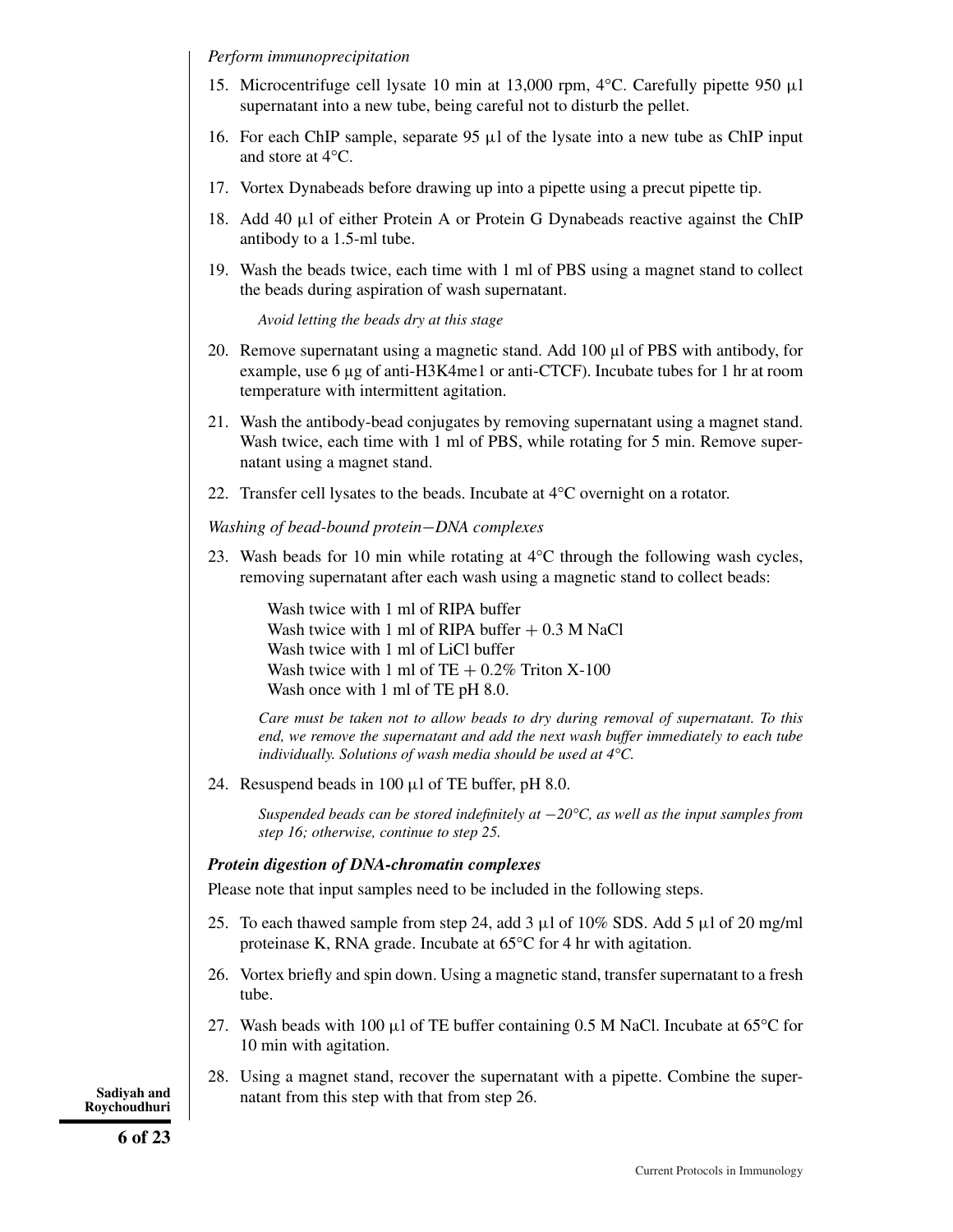# *Purification of ChIP DNA using Zymo DNA Clean kit*

- 29. Add five volumes of DNA binding buffer (from the Zymo DNA Clean & Concentrator kit) to 1 volume of sample. Mix briefly by vortexing. Transfer mixture to a provided Zymo-Spin column in a collection tube.
- 30. Centrifuge for 30 s at 10,000 to 16,000  $\times$  *g*. Discard the flow-through.
- 31. Add 200  $\mu$ 1 DNA wash buffer (from the Zymo kit) to the column. Centrifuge at  $10,000 \times g$  for 30 s.
- 32. Repeat the previous step.
- 33. Put the column in a new 1.5-ml tube. Add 40 μl of TE buffer to the center of the column matrix. Incubate at room temperature for 1 min. Centrifuge for 30 s at 10,000 to  $16,000 \times g$ .
- 34. Before proceeding to library preparation (step 35), it is recommended that ChIP enrichment of positive and negative control regions in ChIP samples compared with input samples be determined by quantitative PCR (qPCR) to validate the sensitivity and specificity of the experiment.

### *Sequencing library preparation*

The purpose of this section is to generate barcoded libraries for high-throughput sequencing from immunoprecipitated or input DNA generated in Basic Protocol 1 using Illumina-compatible adapters.

# *End repair, 5 phosphorylation, and dA-tailing*

- 35. Using PCR tubes, add  $1 \times$  TE buffer to the DNA from step 34 to make up a total volume of 50  $\mu$ l.
- 36. To each tube, add:
	- a. 3 μl of NEBNext Ultra II end prep enzyme mix
	- b.  $7 \mu$ l of NEBNext Ultra II end prep reaction buffer
	- c. Pipette up and down 10 times using a 100- $\mu$ l repeat pipettor set at 30  $\mu$ l
- 37. Perform thermal cycling on the reaction using the following conditions (with lid temperature set at  $>70^{\circ}$ C):
	- a. 30 min at 20°C.
	- b. 30 min at 65°C.
	- c. Hold at 4°C.
- 38. It is possible to stop here and store the reaction mixture at  $-20^{\circ}$ C; however,  $\sim$  20% loss may occur.

### *Performing adaptor ligation*

- 39. To 60 μl of End Prep Enzyme Reaction mixture from the previous step, add the following (all items from NEBNext Ultra II kit):
	- a. 30 μl NEBNext Ultra II Ligation Master Mix.
	- b. 1 μl NEBNext Ligation Enhancer.
	- c. 2.5 μl NEBNext Adaptor for Illumina,
	- d. Pipette mix up and down 10 times using a 100-μl pipette.
- 40. Perform thermocycling on the reaction with lid heating off for 20 min at 15°C.
- 41. Add 3 μl of USER enzyme. Mix well.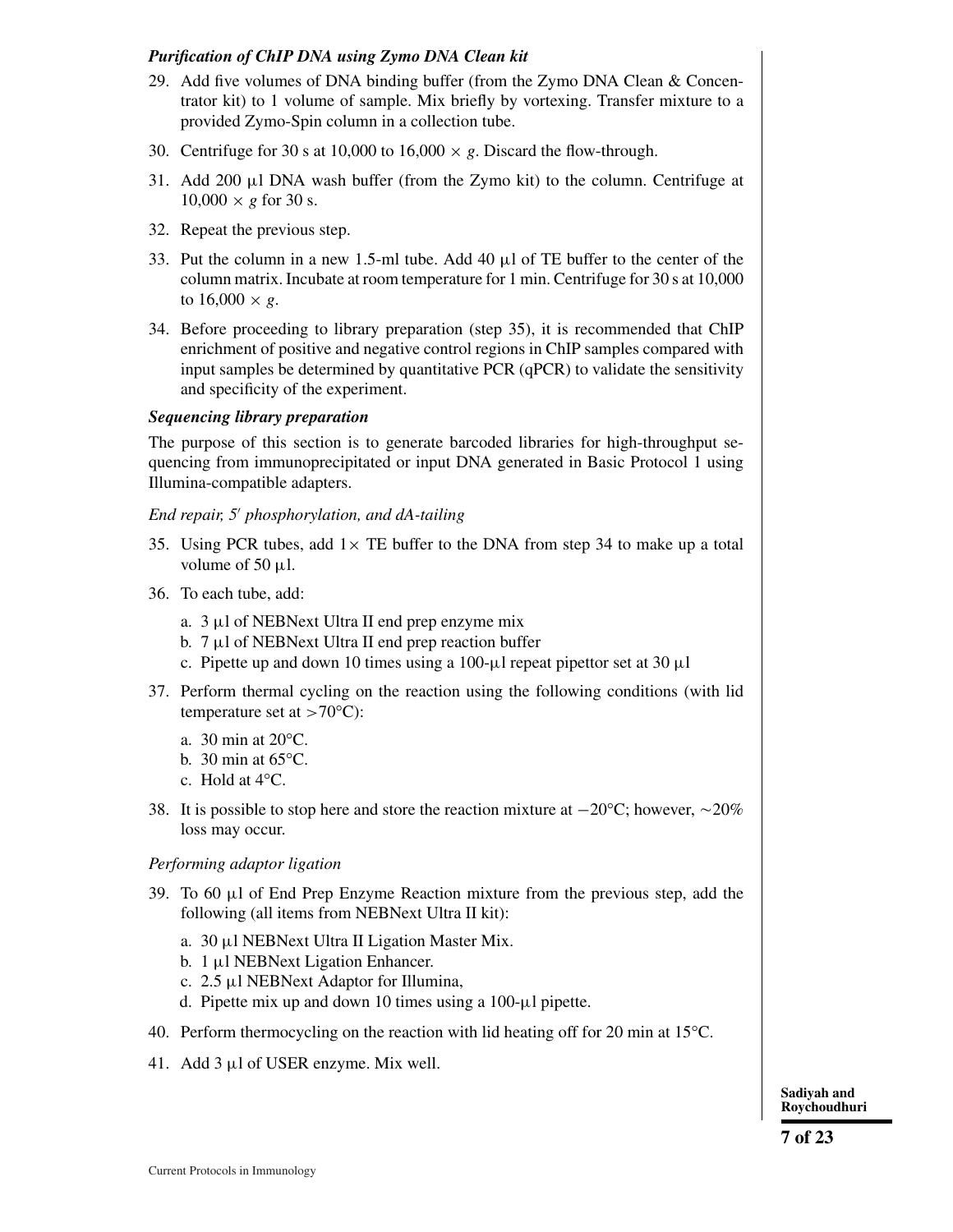- 42. Perform thermal cycling on the reaction with lid temperature set at  $>47^{\circ}$ C for 15 min at 37°C.
- 43. It is possible to stop here and store the reaction mixture at −20°C.

# *Removal of free and self-ligated adaptors*

44. Use the Qiagen QIAquick PCR Purification Kit to purify library DNA according to manufacturer's instructions, eluting in a final volume of 20 μl of water.

# *Size selection*

The following size selection is for libraries with 200-bp inserts only. For libraries with different size fragment inserts, refer to Table no. 3.1 in the NEBNext Ultra II DNA Library Kit.

- 45. Warm SPRIselect beads at room temperature for 30 min. Mix the beads by vortexing.
- 46. Add 40 μl resuspended beads to the adaptor-ligated reaction (96.5 μl). Mix by pipetting up and down 10 times. Incubate 5 min at room temperature.
- 47. Place the tubes on the magnet for 5 min. Carefully transfer the supernatant containing the desired DNA—into a new tube (do not discard supernatant). Discard the beads.
- 48. Add 20 μl resuspended beads to the supernatant and mix well. Incubate for 5 min at room temperature.
- 49. Place the tubes on the magnet for 5 min. Remove and discard the supernatant (contains unwanted DNA). Do not discard the beads (contains desired DNA).
- 50. Add 200  $\mu$ 1 80% ethanol while on the magnetic stand. Incubate for 30 s at room temperature. Remove and discard supernatant.
- 51. Repeat the wash step above.
- 52. Air dry the beads for 5 min while on the magnet stand with the lids open.
- 53. Add 17  $\mu$ l of TE buffer, pH 8.0. Mix well by pipetting up and down ten times. Incubate for at least 2 min at room temperature. Place on the magnet for 5 min.
- 54. Transfer  $15 \mu l$  to a new 1.5-ml microcentrifuge tube.
- 55. It is possible to stop here and store at −20°C.

*PCR amplification of library DNA*

- 56. To 15 μl of adaptor-ligated DNA fragments from the previous step 54, add:
	- a. 25 μl NEBNext Ultra II Q5 Master Mix.
	- b.  $5 \mu$ I Index Primer/i7 Primer (from the NEBNext Multiplex Oligos for Illumina; use a distinct barcode for each sample to be run on the same sequencing lane and record the barcodes used for each sample).

*Alternatively, it is possible to use a combination of three different barcodes per sample to reduce the bias of sequencing efficiency for any one particular barcode (see Table 1).*

- c. 5 μl Universal PCR Primer/i5 Primer (from the NEBNext Multiplex Oligos for Illumina).
- 57. Mix well by pipetting up and down 10 times.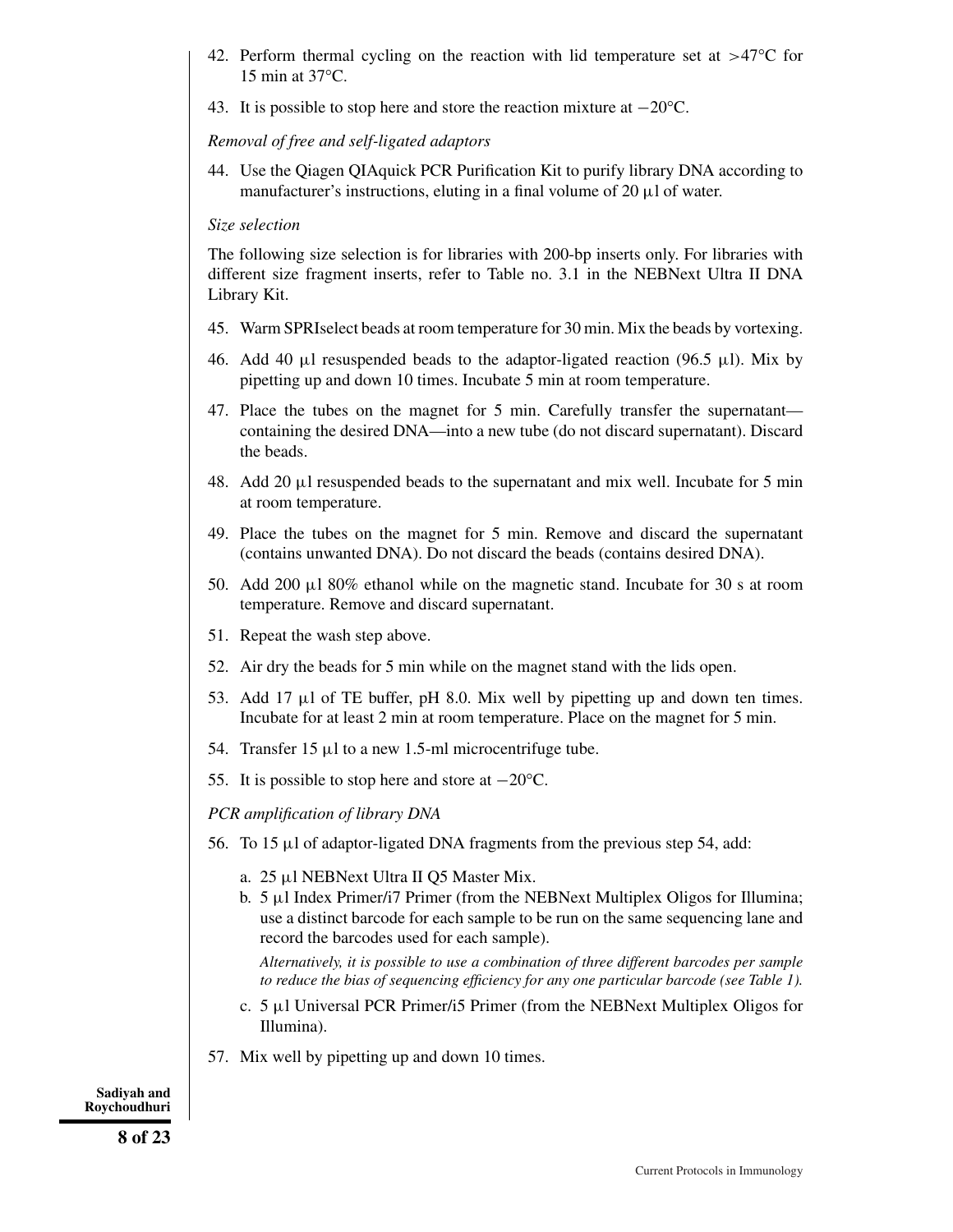**Table 1** List of Sequencing Primers

| Primer name               | Primer sequence                                       |
|---------------------------|-------------------------------------------------------|
| Common primer<br>Ad1_noMX | AATGATACGGCGACCACCGAGATCTACACTCGTCGGCAGCGTCAGATGTG    |
| Barcode A                 |                                                       |
| Ad2.1_TAAGGCGA            | CAAGCAGAAGACGGCATACGAGATTCGCCTTAGTCTCGTGGGCTCGGAGATGT |
| Ad2.2_CGTACTAG            | CAAGCAGAAGACGGCATACGAGATCTAGTACGGTCTCGTGGGCTCGGAGATGT |
| Ad2.3_AGGCAGAA            | CAAGCAGAAGACGGCATACGAGATTTCTGCCTGTCTCGTGGGCTCGGAGATGT |
| Barcode B                 |                                                       |
| Ad2.4_TCCTGAGC            | CAAGCAGAAGACGGCATACGAGATGCTCAGGAGTCTCGTGGGCTCGGAGATGT |
| Ad2.5_GGACTCCT            | CAAGCAGAAGACGGCATACGAGATAGGAGTCCGTCTCGTGGGCTCGGAGATGT |
| Ad2.6_TAGGCATG            | CAAGCAGAAGACGGCATACGAGATCATGCCTAGTCTCGTGGGCTCGGAGATGT |
| Barcode C                 |                                                       |
| Ad2.7_CTCTCTAC            | CAAGCAGAAGACGGCATACGAGATGTAGAGAGGTCTCGTGGGCTCGGAGATGT |
| Ad2.8_CAGAGAGG            | CAAGCAGAAGACGGCATACGAGATCCTCTCTGGTCTCGTGGGCTCGGAGATGT |
| Ad2.9_GCTACGCT            | CAAGCAGAAGACGGCATACGAGATAGCGTAGCGTCTCGTGGGCTCGGAGATGT |
| Barcode D                 |                                                       |
| Ad2.10_CGAGGCTG           | CAAGCAGAAGACGGCATACGAGATCAGCCTCGGTCTCGTGGGCTCGGAGATGT |
| Ad2.11_AAGAGGCA           | CAAGCAGAAGACGGCATACGAGATTGCCTCTTGTCTCGTGGGCTCGGAGATGT |
| Ad2.12_GTAGAGGA           | CAAGCAGAAGACGGCATACGAGATTCCTCTACGTCTCGTGGGCTCGGAGATGT |
| Barcode E                 |                                                       |
| Ad2.13_GTCGTGAT           | CAAGCAGAAGACGGCATACGAGATATCACGACGTCTCGTGGGCTCGGAGATGT |
| Ad2.14_ACCACTGT           | CAAGCAGAAGACGGCATACGAGATACAGTGGTGTCTCGTGGGCTCGGAGATGT |
| Ad2.15_TGGATCTG           | CAAGCAGAAGACGGCATACGAGATCAGATCCAGTCTCGTGGGCTCGGAGATGT |
| <b>Barcode F</b>          |                                                       |
| Ad2.16_CCGTTTGT           | CAAGCAGAAGACGGCATACGAGATACAAACGGGTCTCGTGGGCTCGGAGATGT |
| Ad2.17_TGCTGGGT           | CAAGCAGAAGACGGCATACGAGATACCCAGCAGTCTCGTGGGCTCGGAGATGT |
| Ad2.18_GAGGGGTT           |                                                       |
| <b>Barcode G</b>          |                                                       |
| Ad2.19_AGGTTGGG           | CAAGCAGAAGACGGCATACGAGATCCCAACCTGTCTCGTGGGCTCGGAGATGT |
| Ad2.20 GTGTGGTG           | CAAGCAGAAGACGGCATACGAGATCACCACACGTCTCGTGGGCTCGGAGATGT |
| Ad2.21_TGGGTTTC           | CAAGCAGAAGACGGCATACGAGATGAAACCCAGTCTCGTGGGCTCGGAGATGT |
| Barcode H                 |                                                       |
| Ad2.22_TGGTCACA           | CAAGCAGAAGACGGCATACGAGATTGTGACCAGTCTCGTGGGCTCGGAGATGT |
| Ad2.23_TTGACCCT           | CAAGCAGAAGACGGCATACGAGATAGGGTCAAGTCTCGTGGGCTCGGAGATGT |
| Ad2.24_CCACTCCT           | CAAGCAGAAGACGGCATACGAGATAGGAGTGGGTCTCGTGGGCTCGGAGATGT |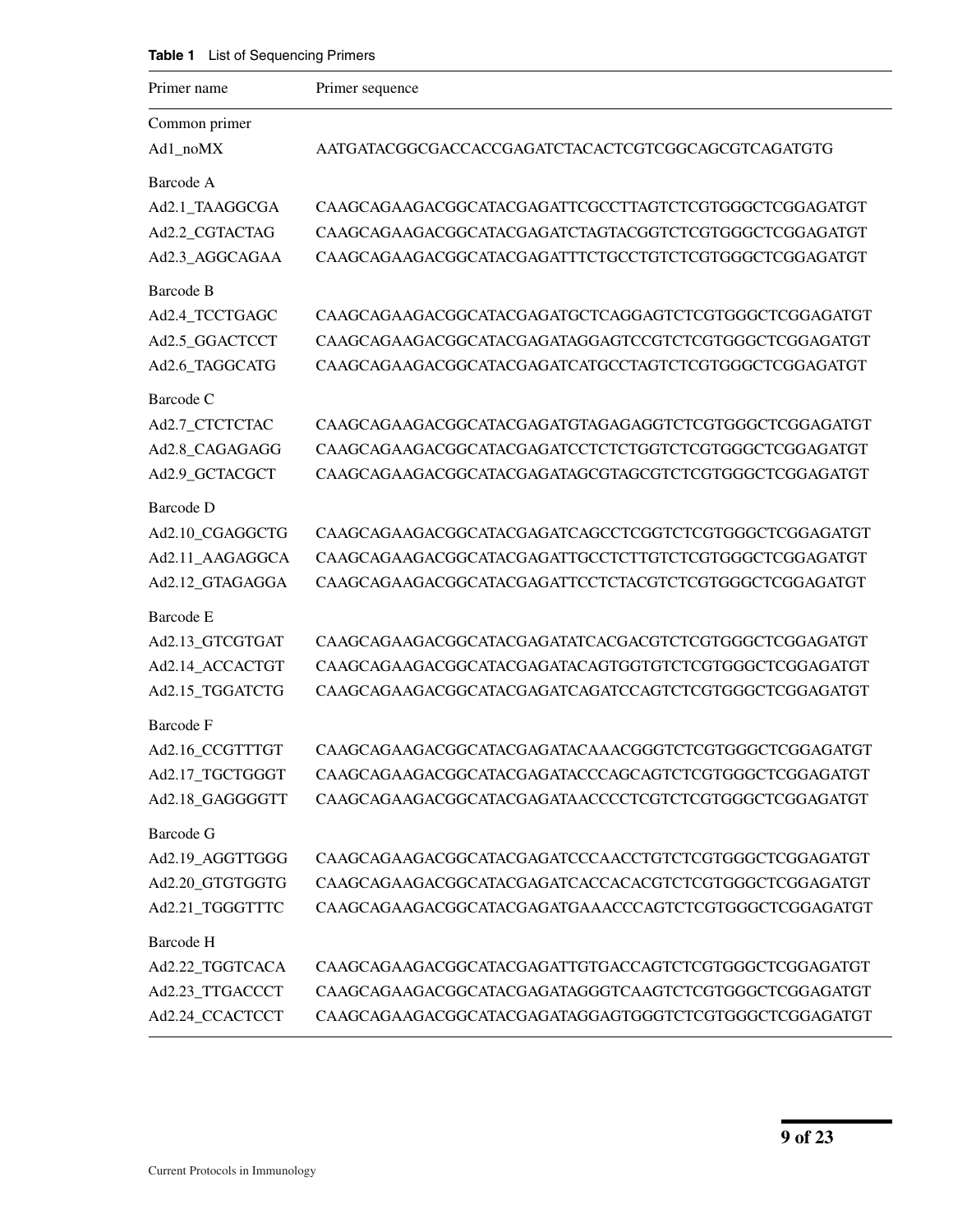58. Perform thermal cycling on the reaction using the following conditions:

| 1 cycle:<br>15 cycles: | 30 s<br>10 <sub>s</sub> | 98°C<br>$98^{\circ}$ C | (initial denaturation)<br>(denaturation) |
|------------------------|-------------------------|------------------------|------------------------------------------|
|                        | 75 s                    | $65^{\circ}$ C         | (annealing/extension)                    |
| 1 cycle:               | $5 \text{ min}$         | $65^{\circ}$ C         | (final extension)                        |
| 1 cycle:               | indefinitely            | $4^{\circ}C$           | (hold).                                  |

*Cleaning PCR product and size selection*

- 59. Use the Qiagen QIAquick PCR Purification Kit according to manufacturer's instructions to purify the amplified libraries.
- 60. Vortex SPRIselect beads.
- 61. Add 87 μl  $(0.9\times)$  resuspended beads to the adaptor-ligated reaction (93.5 μl). Mix by pipetting up and down for 10 times. Incubate for 5 min at room temperature.
- 62. Place the tubes on the magnet for 5 min. Remove and discard the supernatant. Do not discard the beads.
- 63. Add 200  $\mu$ l of 80% ethanol while on the magnetic stand. Incubate for 30 s at room temperature. Remove and discard supernatant.
- 64. Repeat the wash steps above.
- 65. Air dry the beads for 5 min while on the magnet stand with the lids open.
- 66. Add 33  $\mu$ l of 1  $\times$  TE buffer, pH 8.0. Mix well by pipetting up and down for ten times. Incubate at least 2 min at room temperature.
- 67. Place on the magnet stand for 5 min. Transfer  $30 \mu l$  to a new 1.5-ml tube.
- 68. It is possible to stop here and store at −20°C.

#### *BASIC PROTOCOL 2*

#### **ASSAY FOR TRANSPOSASE-ACCESSIBLE CHROMATIN USING SEQUENCING (ATAC-seq) ANALYSIS TO DETECT ACCESSIBLE CHROMATIN IN LYMPHOCYTES**

In ATAC-seq, cell membranes are lysed and nuclei are isolated. Tn5 transposase is then added, which introduces SSBs and transposes templates for PCR amplification. DNA fragments are purified and amplified by PCR, incorporating indexing barcodes and Illumina adapter sequences so that samples can be multiplexed for sequencing. For ATACseq analysis, a significantly lower number of cells is required than when using ChIP-seq analysis (5  $\times$  10<sup>2</sup> to 5  $\times$  10<sup>4</sup> cells), permitting analysis of rare populations ex vivo. In general, we recommend using four biological replicates per experimental condition. The presented protocol must be performed on live cells; therefore, careful consideration should be exercised with respect to the timing of cell isolation so that sufficient time is allowed to proceed to at least step 9 of the ATAC-seq protocol below, at which point samples can be frozen and stored for further processing. In most cases, to ensure that cell populations of sufficient purity are obtained, we recommend using fluorescence-activated cell sorting (FACS)–based enrichment of lymphocyte populations. In vitro cultures may be used to allow for stimuli to be delivered to cells at specific timepoints prior to ATACseq analysis. In this case, since cells cannot be fixed or frozen prior to analysis, if stimulation time courses are to be performed, we recommend a "staggered-start" time course design if possible, allowing cells to be harvested simultaneously and placed on ice prior to initiation of the ATAC-seq assay.

**Sadiyah and Roychoudhuri**

**10 of 23**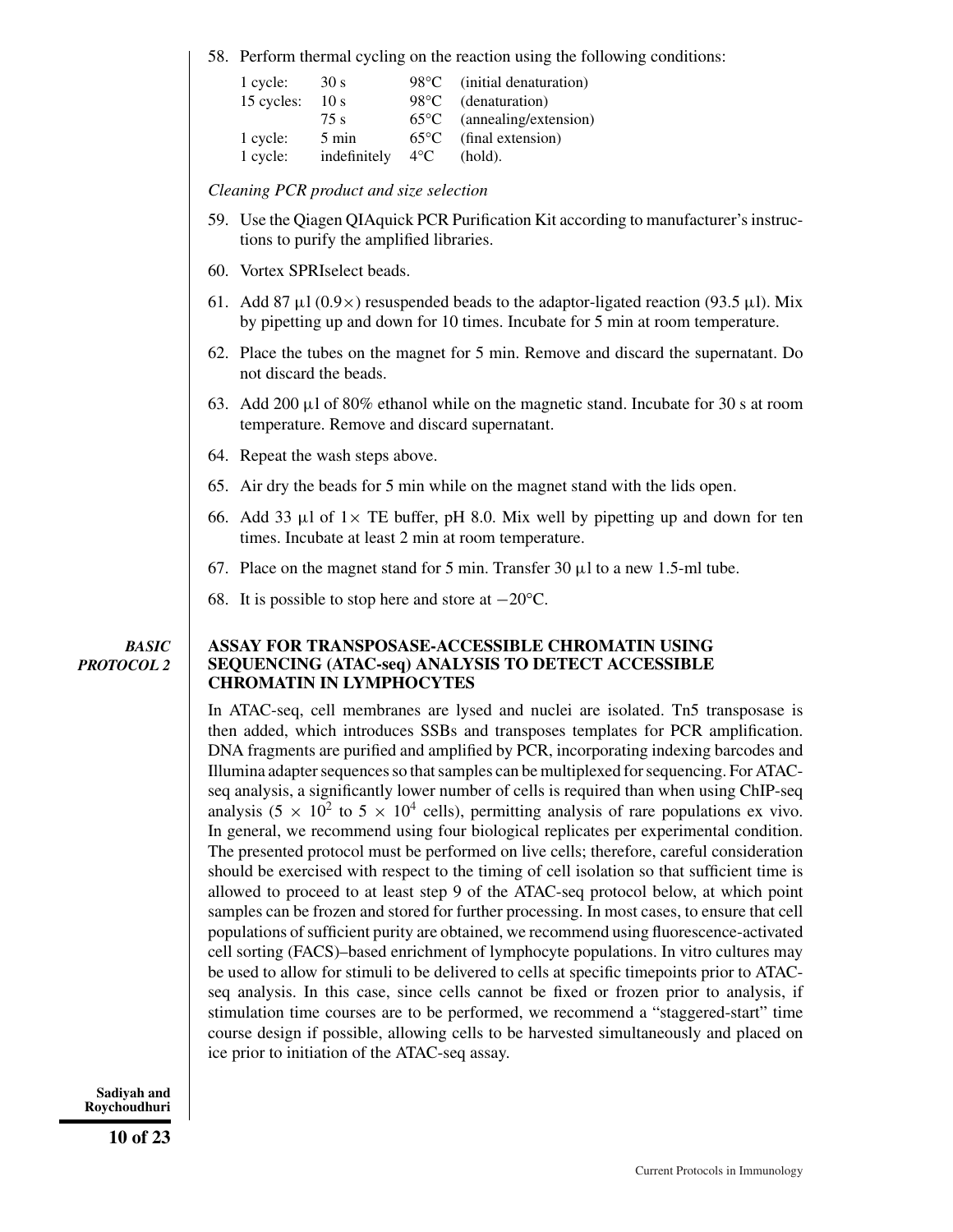# *Elimination of apoptotic cells prior to ATAC-seq analysis*

Cell death is a homoeostatic process required for appropriate control of lymphocyte cell responses. As a result, lymphocytes undergoing stimulation in vivo or in vitro can undergo a high rate of physiological cell death. Accumulation of dead cells is particularly an issue with cultured lymphocytes, whose nonadherent nature limits the ability to easily remove apoptotic cells from the culture. Degradation of nuclear DNA into nucleosomal units is one of the hallmarks of apoptotic cell death, and such DNA, if present as a contaminant in ATAC-seq assays, forms a substrate for tagmentation by the Tn5 transposase and subsequent amplification. Such amplification contributes to background signal in ATACseq libraries, resulting in issues with library size normalization. Therefore, we recommend FACS-sorting cultured cells prior to ATAC-seq where apoptotic cells have accumulated to a frequency of  $>5\%$  in culture. Since it is important that the number of cells used in ATAC-seq assays be similar across replicates and conditions, the precise number of cells required can be sorted directly into 1.5-ml microcentrifuge cells prior to ATAC-seq.

### *Materials*

FACS-sorted fresh cells:  $5 \times 10^2$  to  $5 \times 10^4$  suspension cells per replicate Phosphate-buffered saline (PBS; Gibco, 10010023) ATAC-seq lysis buffer (see recipe) Nextera DNA Library Preparation Kit (Illumina FC-121-1030) MinElute PCR Purification Kit (Qiagen, 28004) Index primers for ATAC-seq (see Buenrostro et al., 2013) NEBNext high-fidelity  $2 \times PCR$  Master Mix (NEB, M0541S) QIAquick PCR Purification Kit (Qiagen, 28104)

1.5-ml microcentrifuge tubes Refrigerated microcentrifuge PCR tubes

#### *Preparation of nuclei*

1. Wash  $5 \times 10^2$  to  $5 \times 10^4$  FACS-sorted fresh cells in 1.5-ml microcentrifuge tubes with cold PBS.

*Care should be taken to use a consistent cell number across replicates.*

- 2. Centrifuge for 5 min at 4°C and use a pipette to remove supernatant, ensuring minimal residual supernatant.
- 3. Resuspend cells in 100  $\mu$ l of cold 1 × ATAC-seq lysis buffer. Gently resuspend by pipetting up and down five times. Incubate the cells on ice for 10 min to allow the lysis of the cell membranes.
- 4. Centrifuge nuclei immediately 10 min at  $500 \times g$ , 4<sup>o</sup>C. Discard supernatant (cytoplasm) and keep pellet (nuclei) on ice.

#### *Transposition reaction*

5. To make the transposition reaction master mix, combine 25  $\mu$ l of 2× TD buffer (Tagment DNA buffer) and 2.5  $\mu$ l of TDE1 (Tagment DNA Enzyme) to 22.5  $\mu$ l of RNase/DNase-free water per sample, allowing for reagent excess.

*Both of the reagents mentioned above are from the Nextera DNA Library Preparation Kit.*

- 6. Distribute 50  $\mu$ l of transposition reaction master mix into each tube containing a nuclear pellet (step 4) and resuspend by pipetting up and down five times.
- 7. Incubate the transposition reaction at 37<sup>o</sup>C for 30 min. **Sadiyah and Roychoudhu**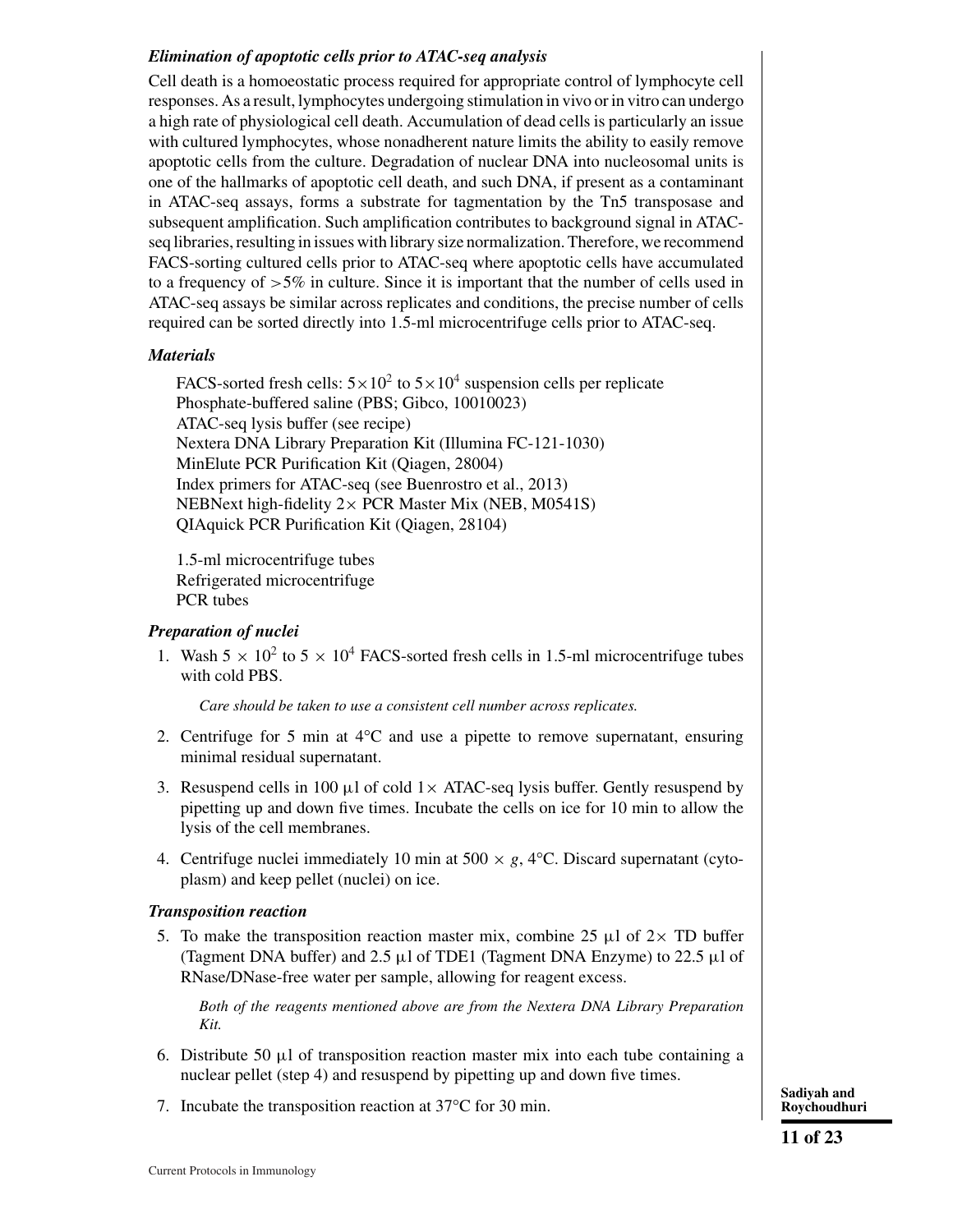# *Purification of transposed DNA fragments*

- 8. Use the Qiagen minElute PCR kit to purify transposed DNA and elute into 10 μl of elution buffer, according to manufacturer's instructions.
- 9. It is possible to stop here and store eluted DNA in elution buffer at  $-20^{\circ}$ C for processing at a subsequent time.

### *Amplification of DNA fragments*

- 10. To prepare PCR reactions, combine the following into PCR tubes:
	- a. 5 μl of transposed DNA.
	- b. 1  $\mu$ l of 5' and 3' primer mix (a different index primer should be used for each sample to be run on the same lane).
	- c. 27.5 μl of NEBNext High-fidelity  $2 \times PCR$  Master Mix.
	- d. 20.5 μl of RNase/DNase-free water (from NEBNext kit).
- 11. Perform thermocycling. In order to reduce PCR bias caused by overamplification of ATAC-seq libraries, determination of the optimal cycle number should be carried out as follows. Amplify samples for five cycles and take an aliquot of the PCR reaction as a template for further quantitative polymerase chain reaction (qPCR) using Sybr Green for a further 20 cycles. The number of cycles required, including the five initial cycles, to amplify the library during the linear amplification phase should be selected. Typically, 10 cycles are sufficient to amplify ATAC-seq libraries from  $5 \times$  $10<sup>4</sup>$  lymphocytes.

Thermocycling conditions:

| 1 cycle:   | 5 min           | $72^{\circ}C$  |
|------------|-----------------|----------------|
| 1 cycle:   | 30 <sub>s</sub> | 98°C           |
| 15 cycles: | 10 <sub>s</sub> | $98^{\circ}$ C |
|            | 30 <sub>s</sub> | $63^{\circ}$ C |
| 1 cycle:   | 1 min           | $72^{\circ}$ C |
|            |                 |                |

# *Purification of PCR fragments*

12. Use the Qiagen QIAquick PCR Purification Kit according to manufacturer's instructions to purify library DNA for sequencing. It is important in the elution step to ensure that the elution buffer is pipetted directly onto the center of the QIAquick membrane for complete elution of the bound DNA. Elute in 20 μl of water and store at −20°C. Proceed to paired-end sequencing (recommended; see Removing Duplicates below).

*BASIC PROTOCOL 3*

### **BIOINFORMATICS VALIDATION, NORMALIZATION, AND ALIGNMENT OF SEQUENCING DATA FROM ChIP-seq AND ATAC-seq EXPERIMENTS**

### *Materials*

#### *Software*

FASTQC 0.11.8 (*<https://www.bioinformatics.babraham.ac.uk/projects/fastqc/>*) Trim GAlore 0.5.0 (*[https://www.bioinformatics.babraham.ac.uk/projects/trim\\_](https://www.bioinformatics.babraham.ac.uk/projects/trim_galore/) [galore/](https://www.bioinformatics.babraham.ac.uk/projects/trim_galore/)*)

Bowtie2 2.3.2 (Langmead & Salzberg, 2012; *[http://bowtie-bio.sourceforge.net/](http://bowtie-bio.sourceforge.net/bowtie2/index.shtml) [bowtie2/index.shtml](http://bowtie-bio.sourceforge.net/bowtie2/index.shtml)*)

Samtools 1.9 (Li et al., 2009; *<http://www.htslib.org/>*)

Sambamba 0.6.8 (Tarasov, Vilella, Cuppen, Nijman, & Prins, 2015; *<http://lomereiter.github.io/sambamba/>*)

Bedtools 2.25.0 (Quinlan & Hall, 2010; *<https://bedtools.readthedocs.io/en/latest/>*) atacqv 1.0.0 (*<https://parkerlab.github.io/ataqv/demo/>*)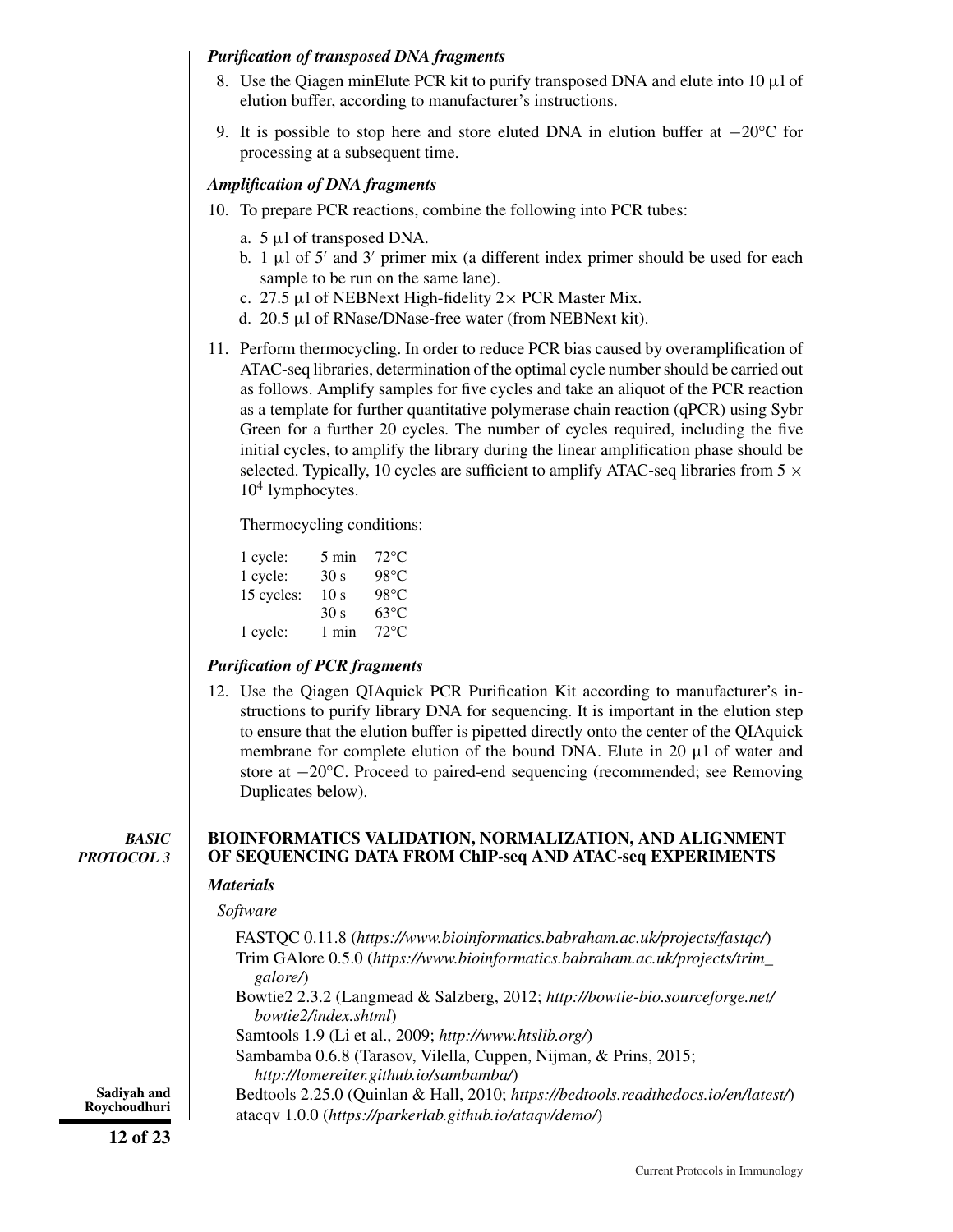### *Data*

Raw Fastq sequencing files generated by Basic Protocols 1 and 2

### *Data processing*

After sequencing the libraries generated in Basic Protocols 1 and 2, access the raw sequencing data generated in fastq format. Each fastq file represents a lane of sequencing. In the case of multiplexing, where more than one sample is loaded on the same lane, each fastq file represents one de-multiplexed sample. FastQ files store biological sequences along with their corresponding quality scores. The size of these files varies depending on read length and the sequencing equipment. In the case of paired-end sequencing, each sample is associated with two fastq files, usually denoted as Read 1 (R1) and Read2 (R2).

### *Initial quality assessment*

Prior to the processing of FASTQ files, it is recommended to assess read quality. One of the most commonly used tools to perform quality checks is FASTQC. Among other checks, it provides insights into Phred quality scores across base pairs of sequenced reads, GC content, duplicate sequences, and over-represented sequences. Phred quality score represents the confidence in assigning each base called by the sequencer. In the context of next-generation sequencing, Phred quality scores range from 2 to 40, where a high score represents a high probability that the base called by the sequencing machine is correct. A score of 20 or above is considered acceptable, but it is recommended to keep reads of score 30 or above for further analysis.

fastqc seqfile1 seqfile2 .. seqfileN

# *Trimming adaptor sequences*

During library preparation, forward and reverse primers incorporating indices (or barcodes) and Illumina adapter sequences are used to generate DNA fragments. Sequence information downstream of the  $5'$  adapter is attained. However, if the DNA fragment is shorter than the read length, then reads can run into the  $3'$  adapter, causing low mappability and misalignment to the underlying genome. Therefore, it is important to remove adapter sequences from short reads. Trim Galore is a wrapper that simultaneously runs Cutadapt and FastQC. It scans each read for the first 13 bp of Illumina standard adapters AGATCGGAAGAGC and cuts the matched sequence as well as all trailing sequences. It supports paired-end data when using the option --paired to keep forward and reverse reads files associated. To run Trim Galore, issue the following command:

```
trim_galore --paired \
            --fastqc args "-q" seqfile1 seqfile2 .. seqfileN
```
By default trim galore uses  $-\text{qzip}$  to compress the output and  $-\text{phred33}$  to instruct Cutadapt to use ASCII+33 quality scores as Phred scores (Sanger/Illumina 1.9+ encoding) for quality trimming. Additional FastQC arguments can be passed using the --fastqc\_args option.

### *Aligning reads to a reference genome*

After checking for the quality of the reads and scanning them for adaptor sequence, an aligner software such as Bowtie2 or BWA is used to search the reference genome for the regions that best match the read sequence. The output of Bowtie2 is in a text format known as sequence alignment/map format (SAM), which is uncompressed. Samtools can be used to produce a binary alignment map (BAM), which is compressed and requires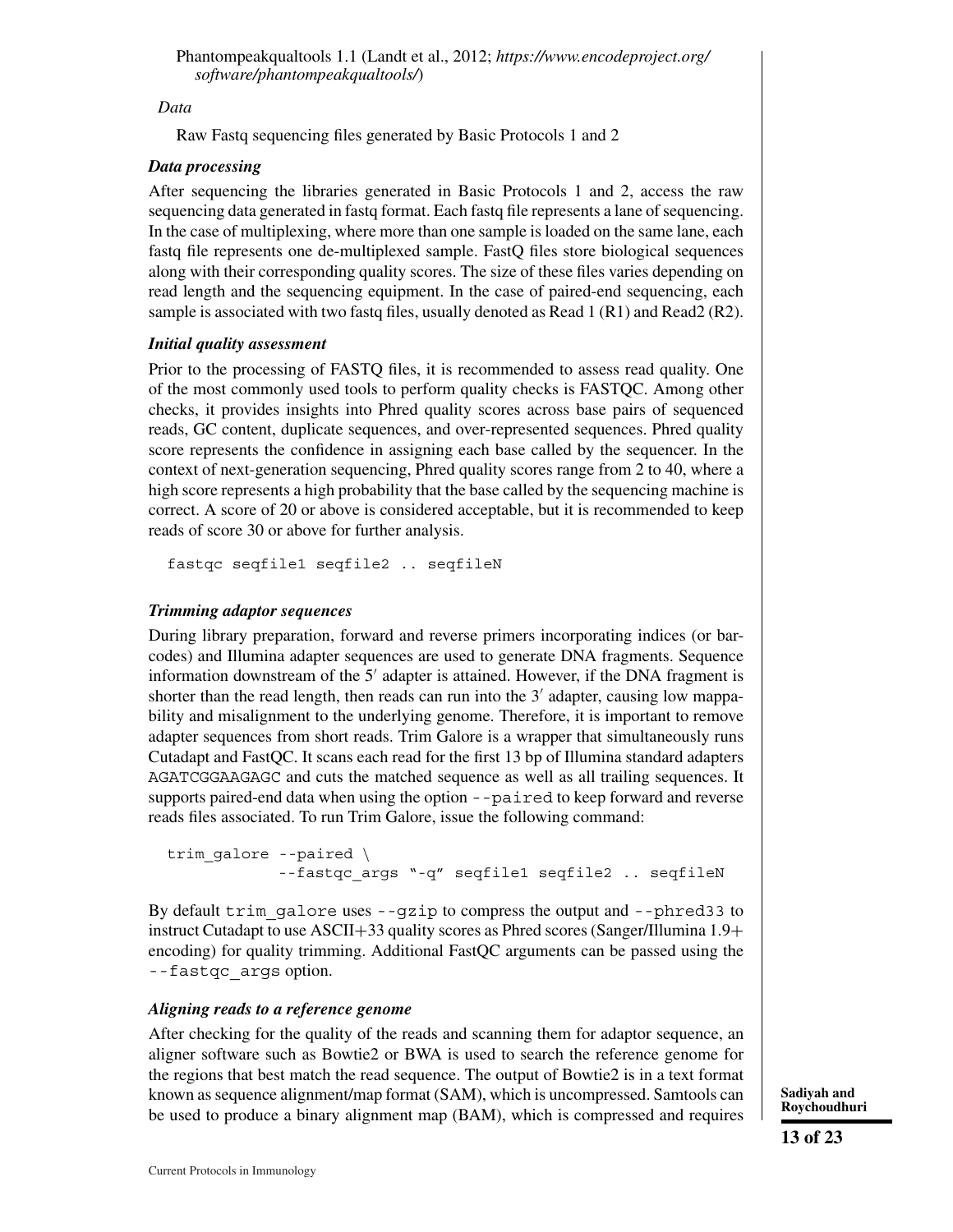less space for storage. Bowtie2 supports multiple threads that can be adjusted using the --threads option. To run Bowtie2, use the following command:

```
bowtie2 --threads 8 -X 2000
          -x genome \
          -1 read1.fastq -2 read2.fastq 2> out.bt2.log \
          | samtools view -b -q 30 - > output.bam
```
where

-x is the path to the genome index generated previously.

-1 is the path for the forward read fastq file.

-2 is used for the reverse read fastq file in a paired-end experiment.

Bowtie uses indexing as a computational strategy to speed up its mapping algorithm. It converts the reference genome into a Burrows-Wheeler transformed genome, which facilitates fast lookup of the query reads. Genome sequences in fasta format can be downloaded from UCSC (*<http://hgdownload.cse.ucsc.edu/downloads.html>*) or ENSEMBL (*[ftp://ftp.ensembl.org/pub/release-95/fasta/](http://ftp://ftp.ensembl.org/pub/release-95/fasta/)*). For example, to download the mm9 assembly of the mouse genome from UCSC:

```
# download 'chromFa.tar.gz ' from UCSC golden path
wget http://hgdownload.cse.ucsc.edu/goldenPath/mm9/bigZips/
chromFa.tar.gz
# uncompress the downloaded file
tar -xvzf chromFa.tar.gz
# remove '*random.fa' chromosomes
rm -rf *_random.fa
# concatenate all FASTA files into a single file
cat \star.fa > mm9.fa
# index the concatenated .fa file using 'samtools'
samtools faidx mm9.fa
```
To generate a bowtie2 index, run the following command:

bowtie2-build genome.fa genome\_name

Links to frequently used index genomes are available on the Illumina iGenome website (*[https://support.illumina.com/sequencing/sequencing\\_software/igenome.html](https://support.illumina.com/sequencing/sequencing_software/igenome.html)*). For example, to analyze human and mouse sequencing samples, we use hg38 and mm9 reference assemblies, respectively.

It is important to bear in mind the difference in chromosome annotation between UCSC and ENSEMBL, where the former uses the suffix chr before the chromosome number and chrM to designate the mitochondria chromosome, while the latter uses numbers or MT to designate the chromosomes and the mitochondrial chromosome, respectively. Different downstream bioinformatics tools assume one annotation or the other, and manual conversion may be required between these two formats.

To index alignment BAM files, we can use samtools, which will generate an index file matching the original file name and ending with .bai file extension

**Roychoudhuri**

Sadiyah and Samtools index file.bam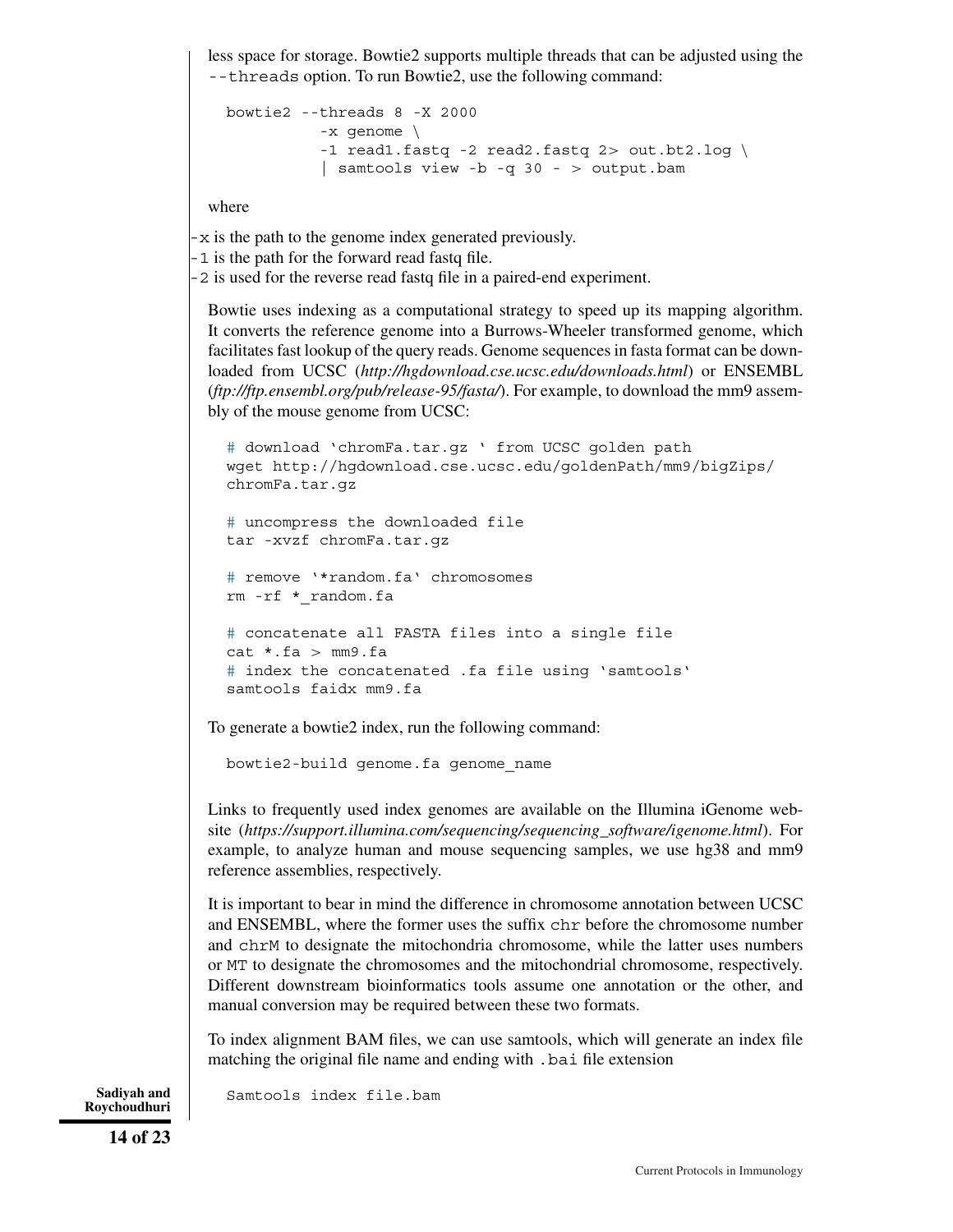#### *Removing duplicates*

Duplicates can be either natural or artificial. Natural duplicates are reads that result from identical fragments found in the original sample. Artificial reads, on the other hand, are reads that were produced artificially during library preparation, for example, during the PCR amplification step or library sequencing, i.e., optical duplication or cluster duplication. In specific applications, de-duplication is recommended to mitigate this bias. However, there is the risk of losing reads that represent natural duplicates. Many tools are available to de-duplicate samples including Picard and sambamba. To de-duplicate using sambamba, use the following command:

```
sambamba markdup \
        --remove-duplicates \
        --nthreads 8 \
        --hash-table-size 600000 \
        --overflow-list-size 600000 \
        input.bam output.dedup.bam
```
where

--remove-duplicates is used to remove the marked duplicates.

- --nthreads is the number of threads to be used.
- --hash-table-size is the size of the hash table for finding read pairs and for good performance; the value should be more than the average coverage multiplied by the insert size (default is 262,144 reads).
- --overflow-list-size is the size of the overflow list where reads, thrown away from the hash table, get a second chance to meet their pairs; when the size is increased, fewer temporary files are created during the process (default is 200,000 reads).

# *Downsampling of library size*

Differences in the depth of sequencing are a potential source of artifacts between samples. Optionally, one way to avoid this is to randomly downsample the size (in read counts) of all samples to the sample with the lowest library size. To calculate the lowest depth of sequencing across all samples, run the following command in the directory where bam files reside:

```
for file in *.bam; do samtools idxstats $file | cut -f3 \
| awk 'BEGIN \{total=0\} \{total + = $1\} END \{print total\}';
  done \
| sort -n \langle\vert awk 'NR == 1'
```
In the above command, samtools idxstats is used to calculate the number of mapped reads per sample. Awk is then used to extract the total mapped reads per bam file (sample), and the lowest value across all bam files (samples) is reported. Next, the fraction by which the samples will be downsampled is calculated:

FRACTION = Total mapped reads (sample) / Lowest depth of sequencing

Finally, Samamba is used to downsample the samples by passing the FRAC-TION calculated above to the  $-$ -subsample  $=$  option. It is recommended to use a --subsampling-seed option and set the SEED for subsampling to ensure reproducibility.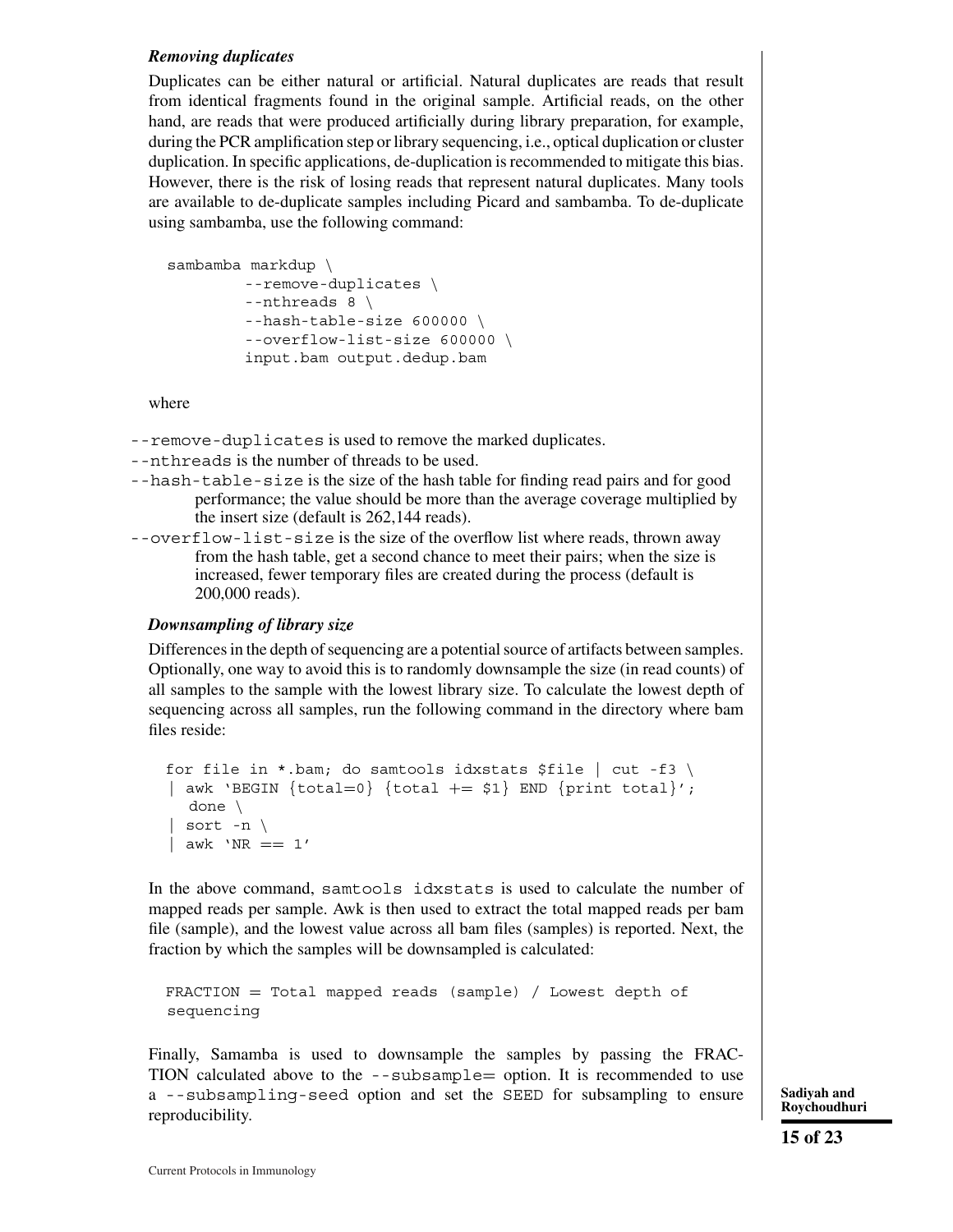```
sambamba view --subsample=FRACTION --subsampling-seed=SEED
--nthreads 2 -f bam input.bam -o downsampled.bam
```
# *ATAC-seq quality control*

A method of quality control suited to ATAC-seq data is ATAC-seq QC and visualization (ataqv). It examines the aligned reads and provides metrics on mapping quality, the ratio of short to mononucleosome fragment counts, and reads mapping to autosomal and mitochondrial references.

To run atacqv on bam files from ATAC-seq, use the following command:

ataqv GENOME sample.bam --metrics-file sample.bam.ataqv. json

For accurate duplication metrics, duplicate reads need to be marked in the bam files. In addition, BED files from peak callers such as MACS can be used to produce read coverage of the peaks. The result is a JSON file for each bam file.

Then, mkarv script is run to collect ataqv results and sets up a web application to visualize them which requires Python 2.7 or newer.

mkarv output\_report sample.bam.ataqv.json

As a result of the above steps, the raw sequencing data has been assessed for sequencing quality and trimmed of adapter sequences. Reads have been aligned to the corresponding reference genome, removing reads with poor quality, duplicates have been optionally removed, and samples have been optionally downsampled in library size. The processed aligned BAM file can be used for subsequent analysis in Basic Protocol 4.

*BASIC PROTOCOL 4*

### **MAPPING OF GENOME-WIDE TF BINDING AND ACCESSIBLE CHROMATIN SITES, DNA SEQUENCE MOTIF ANALYSIS, AND DIFFERENTIAL PEAK ANALYSIS OF ChIP-seq AND ATAC-seq DATA**

### *Materials*

#### *Software*

MACS2 2.1.2 (Zhang et al., 2008) (*<https://github.com/taoliu/MACS>*) Diffbind 2.10 (Ross-Innes et al., 2012) (*<https://bioconductor.org/>* packages/release/ bioc/html/DiffBind.html) NucleoATAC 0.3.4 (Schep et al., 2015) (*[https://github.com/GreenleafLab/](https://github.com/GreenleafLab/NucleoATAC) [NucleoATAC](https://github.com/GreenleafLab/NucleoATAC)*)

#### *Data*

Processed alignment BAM files from Basic Protocol 3

# *Genome-wide mapping of TF binding and accessible chromatin sites*

Following de-duplication and downsampling of aligned reads, a peak caller is used to identify, within the samples, loci where reads are significantly enriched across the genome. A widely used peak caller is Model-based Analysis of ChIP-seq (MACS). MACS can operate on independent libraries or subtract signals from input control libraries (recommended) or signals from alternative experimental groups. MACS2 has two modes: a regular one that is recommended for narrow peaks such as TF binding sites or a number of histone marks such as H3K4me1 ChIP-seq, and a broad one that can be applied to more broadly distributed histone marks.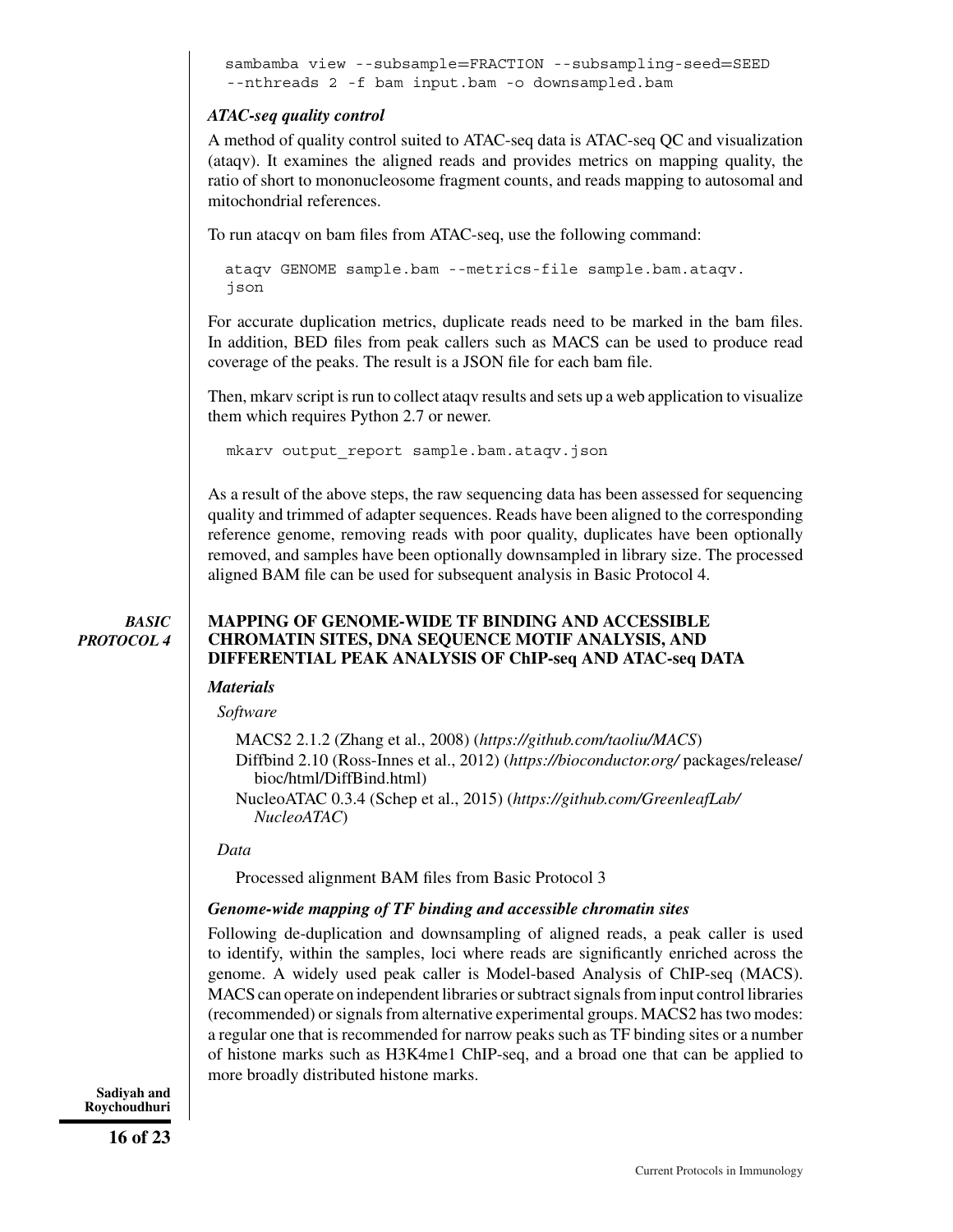To apply MACS2 for narrow peaks, run the following command:

```
macs2 callpeak \
          --treatment sample.bam \
          --control control.bam \
          --format BAMPE \
          --gsize mm \
          --name sample_name
```
where

-f is the file format, for example, SAM, BAM, BAMPE (for paired-end BAM files).

--gsize is the size of the reference genome.

--qvalue is the minimum FDR cutoff to call significant regions (default is 0.05).

--name is the name of the sample.

To call MACS for broad peaks, run the following command:

```
macs2 callpeak \
          --treatment sample.bam \
          --control input.bam \
          --format BAMPE \
          --gsize mm \
          --broad \
          --broad-cutoff 1e-5 \
          --qvalue 0.01 \
          --name sample_name
```
where

--broad instructs macs to put nearby highly enriched regions, determined by - qvalue, into a broad region with loose cutoff, determined by --broad-cutoff.

To determine an appropriate cutoff, use macs2 callpeak --cutoff-analysis, without passing --broad. The number of peaks at distinct cutoff values will be reported enabling a decision regarding cutoff to be made.

For calling peaks from ATAC-seq data, MACS2 is instructed to build a shifting model and to pileup reads on the whole fragment by using --format BAMPE.

```
macs2 callpeak \
       --treatment sample.bam \
       --format BAMPE \
       --keep-dup all \
       -qsize mm \setminus--broad \
       --broad-cutoff 0.05 \
       --qvalue 0.01 \
       --name sample_name
```
Otherwise, it is possible for MACS2 not to build a model --nomodel, shift the ends toward the  $3'$ ->5' direction, --shift -100, and extend the reads in the  $5'$ ->3'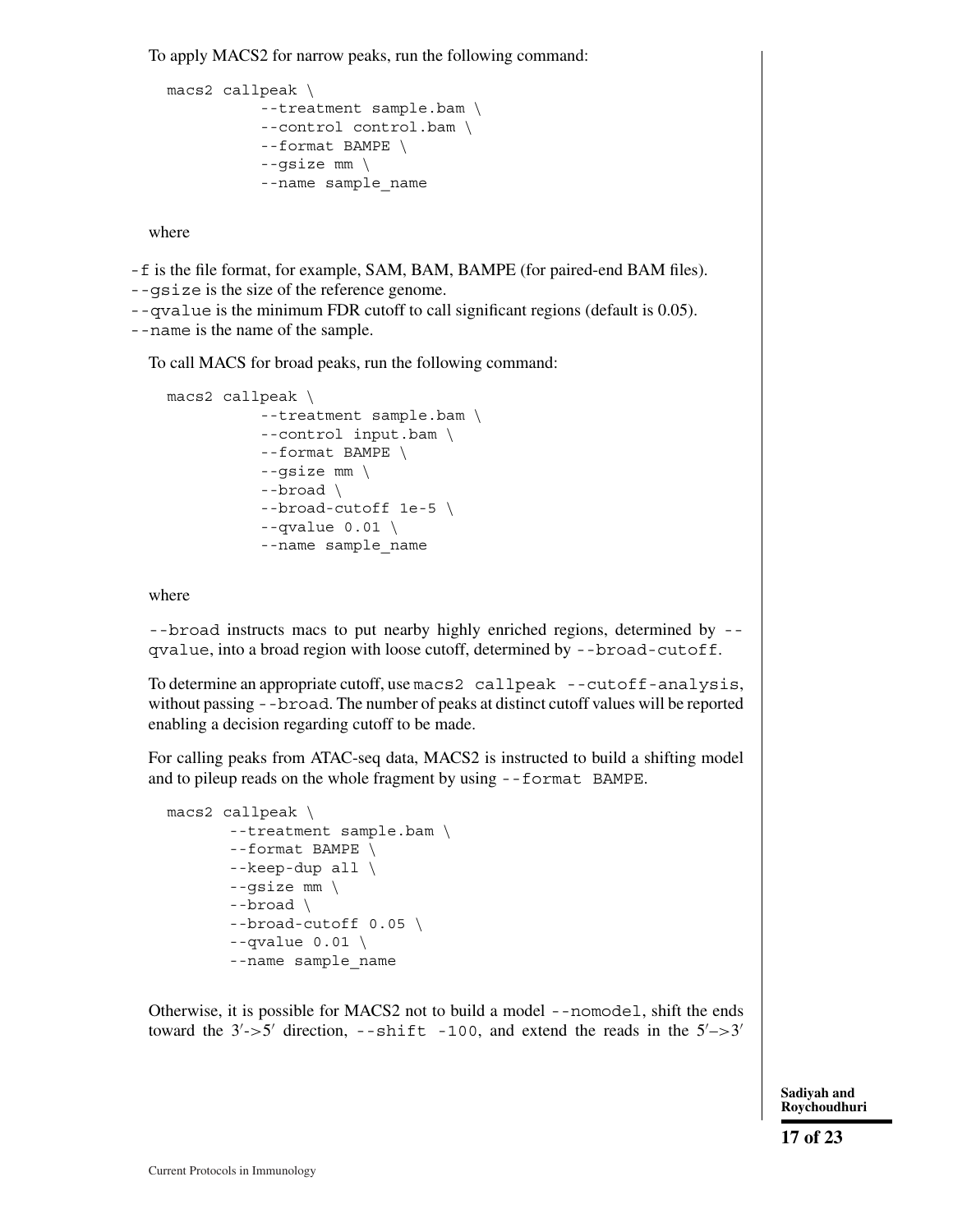direction, --extsize 200. This enables analysis of the position of Tn5 cut sites rather than analysis of whole fragments, which can span nucleosomes.

```
macs2 callpeak \
       --treatment sample.bam \
       --gsize mm \
       --nomodel \
       --shift -100 \ \n\--extsize 200 \
       --broad \
       --broad-cutoff 0.05 \
       --qvalue 0.01 \
       --name sample_name
```
By default, MACS2 de-duplicates data by keeping a maximum of one read that has the same coordinates on the same strand  $(- - \text{keep-dup 1})$ . To prevent this, use  $-\text{keep-dup 1}$ dup all to keep all reads, or --keep-dup auto to let MACS2 decide, based on binomial distribution using 1e-5 as a *p* value cutoff, the maximum number of reads to keep.

### *Genome-wide analysis of differential enrichment/accessibility*

Differential analysis of accessibility/enrichment requires the generation of a consensus feature set containing the union of all called peaks among the samples being compared, usually filtered on those peaks that appear in two or more replicates. The read density in each feature of the consensus feature set is then calculated for each of the original samples. These counts are then fed into differential analysis algorithms such as DESeq2 or edgeR for standard normalization and differential analysis. A package such as DiffBind can be used to process the samples through the steps above. To run DiffBind, it is necessary to provide a list of samples along with their files names and the following information within a csv file:

```
SampleID Tissue Treatment Condition Replicate bamReads
ControlID bamControl Peaks PeakCaller
```
The first step is to read the peak sets defined in the sample list to create a DBA object, followed by the calculation of reads density in each feature. During this operation, the option minOverlap=X instructs DiffBind to include peaks only if they are present in X replicate samples (we recommend using a value of 2), while the score defines which measurement of read count to use in the binding affinity matrix (we recommend DBA\_SCORE\_RPKM)

```
library(DiffBind)
dba <- dba(sampleSheet="samples.csv")
dba <- dba.count(atacDBA.csv, minOverlap=2, score=DBA_
SCORE_RPKM)
```
To compare samples (referred to as a contrast in Diffbind), the categories option is used to define which of the columns in the sample list file to base the contrast on. For differential analysis, it is possible to use both edgeR and DESeq2 to analyze differential binding by passing either to the method option. We generally use the option bFullLibrarySize=TRUE to enable use of the total number of reads in each sample (full library size), rather than the total number of reads overlying the consensus peak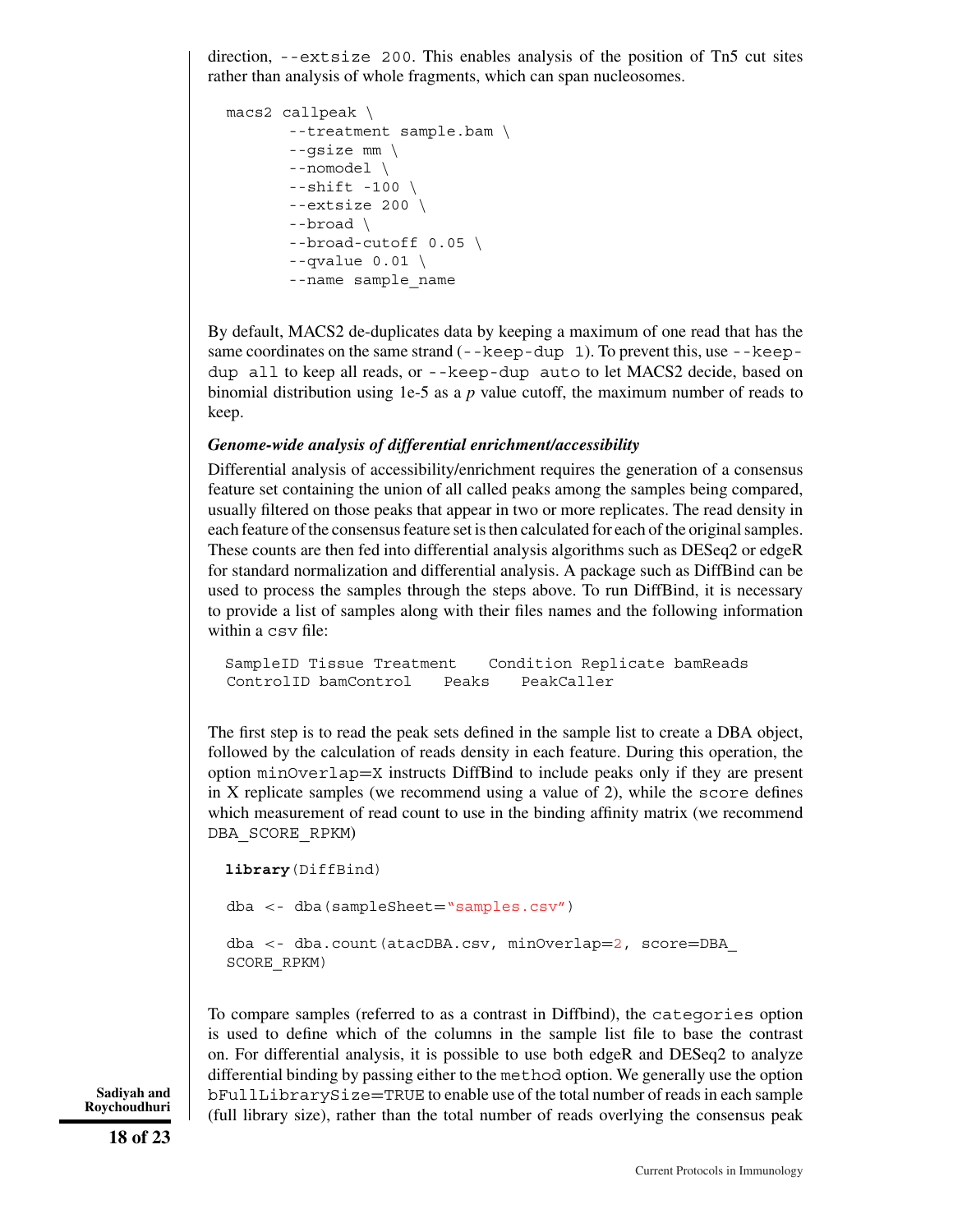set in each sample, which is recommended if overall binding levels are different among samples:

```
dba <- dba.contrast(dba, categories=DBA_FACTOR)
Dba <- dba.analyze(dba, bFullLibrarySize=TRUE,method=c
(DBA_EDGER,DBA_DESEQ2))
```
Once a set of contrasts have been established, functions within the diffbind package can be utilized to visualize data, such as dba.plotMA and dba.plotVenn, or to perform basic logical and numerical operations to determine uniquely and differentially enriched loci. However, we recommend outputting GRanges objects containing differential peak sets for further specific analysis and graphical representation within the general R environment.

#### *Motif calling*

To identify the consensus DNA sequence motifs enriched in a set of called peaks or a set of differentially enriched peaks between a set of experimental samples, a motif discovery tool such as HOMER or MEME-suite can be used. Such tools can be used to define both de novo consensus motifs enriched in the specified peak set and known motifs that are drawn from motif databases such as JASPAR. The following command is used to run motif analysis using HOMER on genomic regions (e.g., the peaks called by MACS2):

```
findMotifsGenome.pl sample.bed GENOME sample.motif -len 8,
10,12 -size 200 -preparsedDir preparsedDir
```
where sample.bed provides the set of genomic intervals to be analyzed, GENOME is the reference genome (e.g.,  $mm9$ ), and  $-size$  defines the size of the regions being analyzed (default: 200). In addition, -len is used to define the lengths of motifs searched by HOMER. It is possible to change these lengths using the  $-\text{len } \lt \#$ ,  $\#$ ,  $\#$  format with no spaces between the numbers.

#### *Nucleosome positioning using ATAC-seq data*

ATAC-seq can also be used to determine nucleosome positioning surrounding accessible chromatin (Buenrostro et al., 2013). Nucleoatac is a suite of tools that can be used to facilitate such analysis. It requires paired-end BAM files, a reference genome as fasta file, and broad open chromatin regions as a bed file. It is recommended to extend these genomic regions (e.g., by 200 bp) and to merge overlapped ones using bedtools as follows:

```
cat broad regions.bed \
| bedtools slop -b 200 -g genome.chrom.sizes \
  sort -k1,1 -k2,2n \setminus| bedtools merge > broad regions.slop.bed
```
To run nucleoatac, use the following commands.

```
nucleoatac run \
   --bed broad regions.slop.bed \
   --bam sample.bam \
   --fasta genome.fasta \
   --out sample.output \
   and the sample cores 2 Sadiyah and<br>--cores 2 Sadiyah and
```
**Roychoudhuri**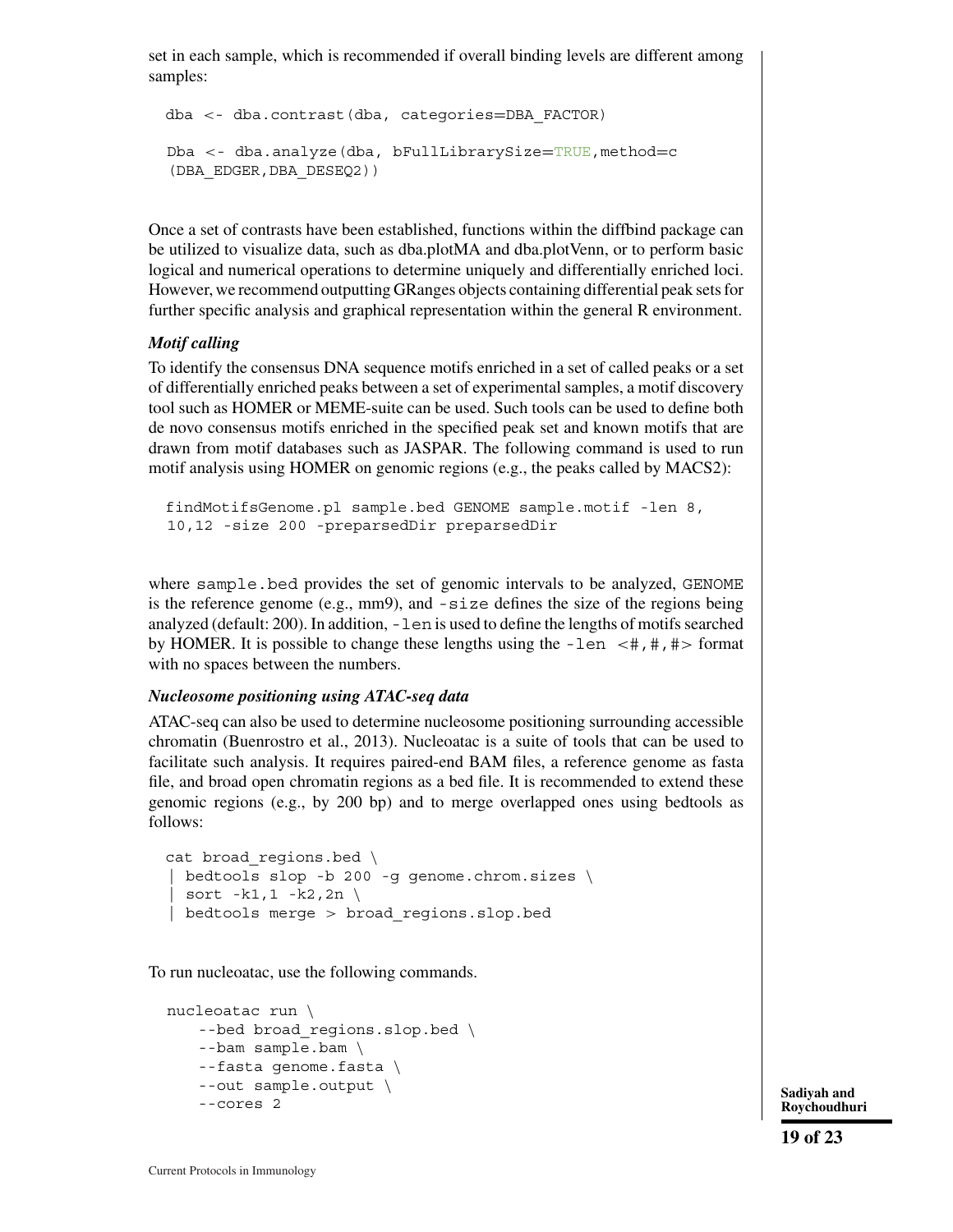In summary, the above steps enable use of a peak caller (MACS2) to identify regions with enriched reads (peaks) in each sequencing sample. Next, using DiffBind, the enriched regions were tested for their differential enrichment or accessibility among different samples. We used HOMER to search for known and de novo motifs to identify plausible binding of TFs. For ATAC-seq, the nucleosome positioning around the enriched accessibility regions was determined using NucleoATAC.

### **REAGENTS AND SOLUTIONS**

### *ATAC-seq lysis buffer*

To 980 μl of RNase/DNase-free water add the following to make 1 ml  $1 \times ATAC$ -seq lysis buffer:

 $10 \mu$ 1 M Tris·Cl, pH 7.4 (Current Protocols, 2001) 2 μl 5 M NaCl  $3 \mu$ 1 M MgCl<sub>2</sub> 5 μl 20% (v/v) Igepal CA-630 Stored at 4°C up to 1 week

### *EDTA/SDS, 20***×**

Add 2 ml of 0.5 M EDTA and 10 ml 10% (v/v) SDS to 38 ml of RNase/DNase-free water. Store indefinitely at room temperature.

### *LiCl buffer*

To prepare 500 ml of LiCl buffer, add to 372.5 ml RNase/DNase-free water the following:

125 ml 1 M LiCl 2.5 ml 100% NP-40 2.5 g sodium deoxycholate Store indefinitely at room temperature

### *RIPA buffer*

To prepare 1000 ml of RIPA buffer, add to 968 ml RNase/DNase-free water the following:

 $10 \text{ ml } 1 \text{ M Tris }$  Cl, pH 7.6 (Current Protocols, 2001) 2 ml 0.5 M ethylenediaminetetraacetic acid (EDTA) 10 ml 10% (v/v) SDS 1 g (w/v) sodium deoxycholate 10 ml Triton X-100 Store indefinitely at room temperature

#### *RIPA* **+** *0.3 M NaCl*

Add 1.8 ml 5 M NaCl to 30 ml of RIPA buffer (see recipe). Store indefinitely at room temperature.

#### *Shearing buffer*

Add 12.5 ml 1 M Tris $\cdot$ Cl, pH 7.6 (Current Protocols, 2001) and 0.5 ml Triton X-100 to 237 ml RNase/DNase-free water. Store indefinitely at room temperature.

#### *Shearing buffer* **+** *PI*

Add 1 tablet of complete protease inhibitors (Roche) and  $100 \mu$ l of phenylmethylsulfonyl fluoride (PMSF) to 10 ml of shearing buffer and vortex until the tablet is dissolved. Use within 24 hr.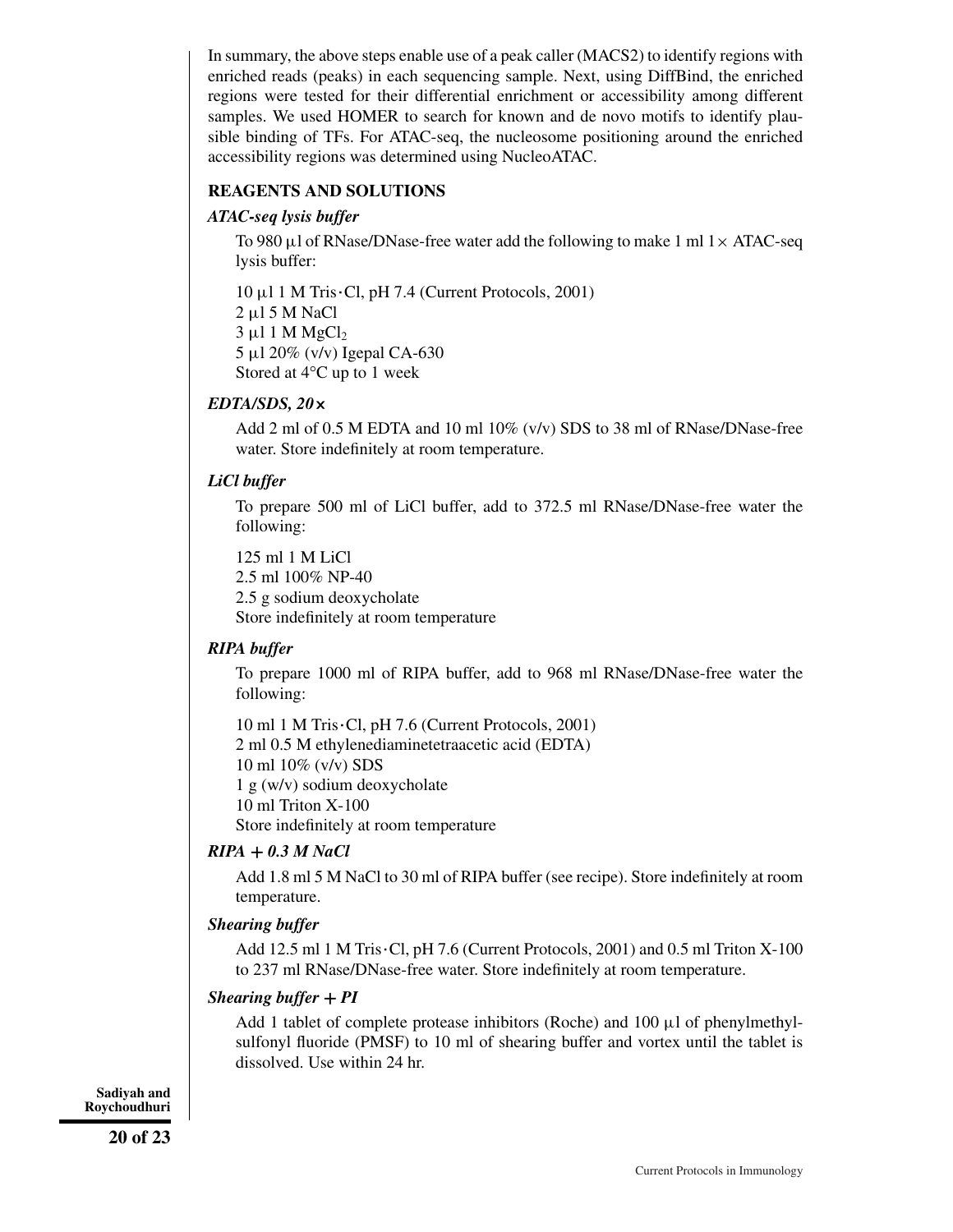#### *TE buffer, pH 8.0* **+** *0.2% Triton X-100*

Add 1 ml of Triton X-100 to 500 ml of TE, pH 8.0 Can be stored at room temperature long term.

#### **COMMENTARY**

#### **Background Information**

ChIP-seq is used to measure the genomewide distribution of specific proteins and to detect post-translational histone modifications. To measure the distribution of accessible chromatin, several techniques have been developed such as DNase-seq, MNase-seq, and ATAC-seq. ATAC-seq has become the preferred method in many labs since it requires low input amounts and provides a fast and sensitive method to map accessible DNA loci.

#### **Critical Parameters and Troubleshooting**

#### *Selection*

Size selection is an important step to improve sequencing efficiency. On the Illumina platform, small DNA fragments tend to cluster more efficiently, and they out-compete the larger ones. Additionally, shorter DNA fragments may reduce sequencing capacity by reading through to the opposite adaptor and generating overlaps in paired-end libraries. Finally, shorter DNA fragments may contain undesired reads such as adapter-dimers or primer-dimers.

#### *Library sequencing*

In a single-end run, the DNA fragment is sequenced from one end only, while in a paired-end (PE) run, the DNA fragment is sequenced additionally from the opposite end, producing two reads (or read mates): referred to as forward and reverse reads. Paired-end sequencing improves the accuracy of aligning the read to the genome, since a longer read sequence is available for mapping. In particular, PE sequencing is useful to enhance the mappability of repetitive regions of the genome. In addition, paired-end sequencing reduces the chance that a natural duplicate read will be misinterpreted as a duplicate using fragment position–based de-duplication. In addition, paired-end sequencing is required for nucleosome positioning to be determined using ATAC-seq.

#### *Cross-linking (ChIP-seq)*

It is important to practice accurate timing during the cross-linking step. Longer exposure to formaldehyde results in unspecific DNAprotein and protein−protein bindings, while shorter exposure may lead to loss of specific interactions.

#### *Blacklisted regions (ChIP-seq)*

Multi-mapping reads that map to genomic regions with anomalous, unstructured and repetitive regions (e.g., centromere, telomeres, etc.) could increase the level of false-positives called peaks. Therefore, it is recommended to exclude these regions from BAM files before peak calling.

#### *Avoiding tagmentation of DNA released by apoptotic cells (ATAC-seq)*

Once activated, lymphocytes can undergo high levels of apoptosis. Therefore, when preparing lymphocytes for ATAC-seq, it is recommended to FACS sort live cells prior to the preparation of nuclei for tagmentation. This prevents undesired reads that result from apoptotic DNA from leading to a high level of false-positive peaks.

#### *Mitochondrial reads (ATAC-seq)*

A high percentage of reads (40% to 60%) map to the mitochondrial genome, and these reads should be removed either manually or using blacklisted regions (Montefiori et al., 2017). Another suggestion is to include a step in the ATAC-seq protocol where targeted CRISPR/Cas9 is used for cleavage of mitochondrial DNA fragments.

#### **Understanding Results**

To visualize sequenced data, genome browser software can be used, such as The Integrative Genomics Viewer (IGV; Robinson et al., 2011). Due to the large size of the aligned BAM files, it is recommended to convert these files into tdf format (igvtools count file.sorted.bam file.sorted.

tdf mm9). Figure 2A shows four genomic tracks representing a ChIP-seq sample, an input sample, and two ATAC-seq samples. Although the ChIP-seq track shows distinct enriched peaks in this genomic locus, the input track shows evenly distributed low signal, which represents the background. ATAC-seq peaks show the difference in accessibility in this locus between the ATAC1 (more accessible) and ATAC2 (less accessible) samples. The motif finder, HOMER, lists the enriched sequences or motifs identified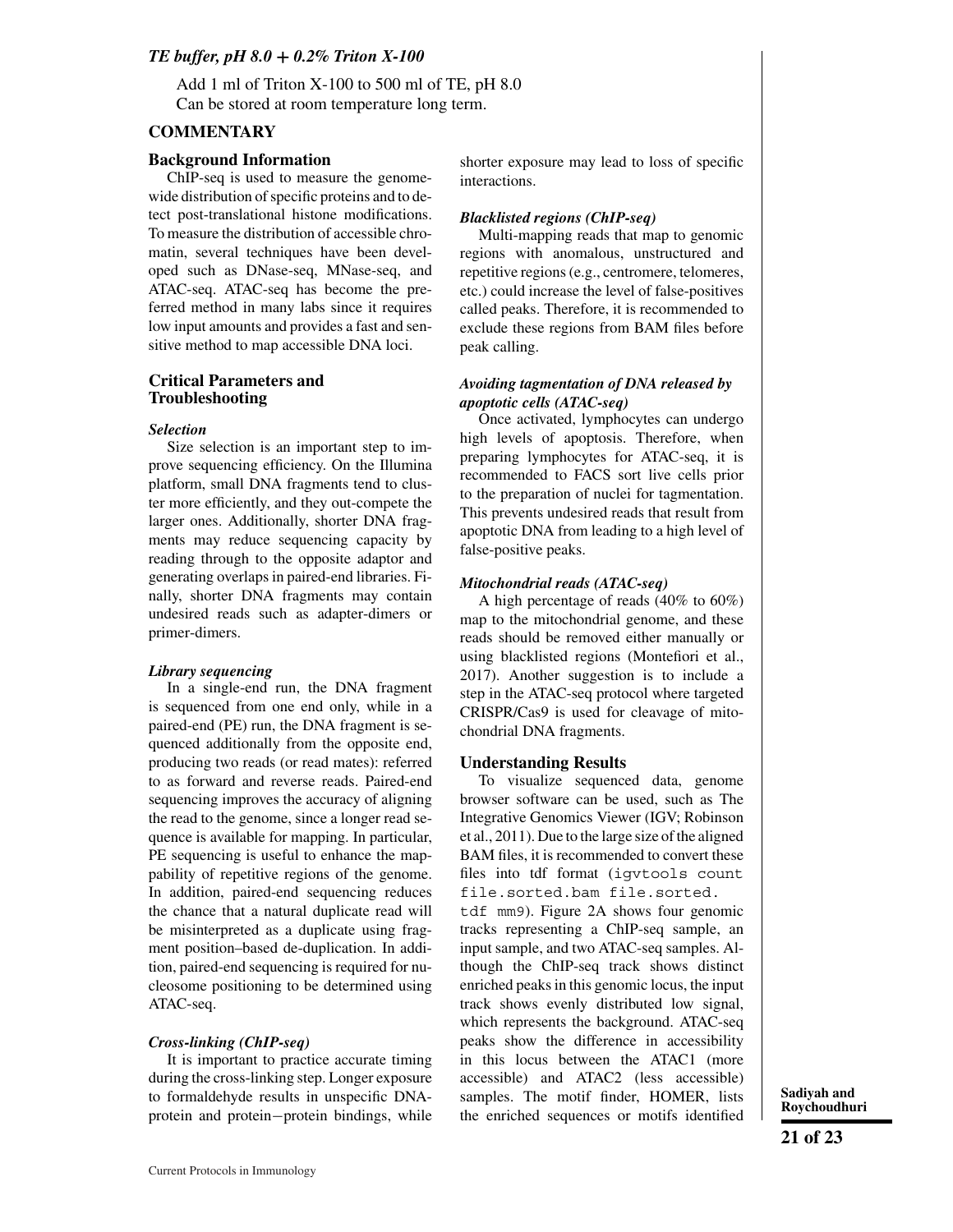

**Figure 2** Example graphical outputs generated using the Basic Protocol 4 workflow. (**A**) Alignments showing read density following sequencing of corresponding ChIP and input samples (top two traces) and chromatin accessibility in indicated ATAC-seq samples. (**B**) Enriched motifs in differentially accessible peaks between two ATAC-seq experimental groups identified by Diffbind using HOMER. (**C**) MA-plot representing the average expression and fold change of global called ATAC-seq peaks between two experimental groups. Each dot represents a called peak in the union peakset. (**D**) V-plot showing the density of fragment sizes versus fragment center position (e.g., nucleosome dyad positions).

in called peaks (Fig. 2B). These motifs represent different binding sites of the protein of interest (ChIP-seq) or the proteins involved in increased or decreased accessibility (ATAC-seq). The R package DiffBind is used to detect differential binding or accessibility, and outputs the results using different plots. One important plot is the MA plot, which graphically represents fold change and mean expression (Fig. 2B). The Python package, NucleoATAC, is used to characterize the ATAC-seq signal around nucleosome positions. One of the plots produced is a V-plot, which maps the density of fragment sizes versus fragment center position (e.g., nucleosome dyad positions). Here the apex of the V-shape represents the smallest possible fragments that span the DNA protected by a nucleosome. The differences in V-pattern between samples I and II represent steric hindrance of the transposase by nucleosomes (Fig. 2D).

#### **Acknowledgments**

The research was supported by a Wellcome Trust/Royal Society grant 105663/Z/14/Z, the UK Biotechnology and Biological Sciences Research Council grants BB/N007794/1, BBS/E/B/000C0427, and BBS/E/B/00 0C0428, and Cancer Research UK grant C52623/A22597. The authors thank Francis Grant and Simon Andrews for their advice and discussion.

#### **Literature Cited**

- Barski, A., Cuddapah, S., Cui, K., Roh, T.-Y., Schones, D. E., Wang, Z., . . . Zhao, K. (2007). High-resolution profiling of histone methylations in the human genome. *Cell*, *129*(4), 823– 837. doi: [10.1016/j.cell.2007.05.009.](http://doi.org/10.1016/j.cell.2007.05.009)
- Boyle, A. P., Davis, S., Shulha, H. P., Meltzer, P., Margulies, E. H., Weng, Z., ... Crawford, G. E. (2008). High-resolution mapping and characterization of open chromatin across the genome. *Cell*, *132*(2), 311–322. doi: [10.1016/j.cell.2007.12.014.](http://doi.org/10.1016/j.cell.2007.12.014)
- Boyle, A. P., Song, L., Lee, B.-K., London, D., Keefe, D., Birney, E., . . . Furey, T. S. (2011). High-resolution genome-wide in vivo footprinting of diverse transcription factors in human cells. *Genome Research*, *21*(3), 456–464. doi: [10.1101/gr.112656.110.](http://doi.org/10.1101/gr.112656.110)
- Buenrostro, J. D., Giresi, P. G., Zaba, L. C., Chang, H. Y., & Greenleaf, W. J. (2013). Transposition of native chromatin for fast and sensitive epigenomic profiling of open chromatin, DNA-binding proteins and nucleosome position. *Nature Methods*, *10*(12), 1213–1218. doi: [10.1038/nmeth.2688.](http://doi.org/10.1038/nmeth.2688)